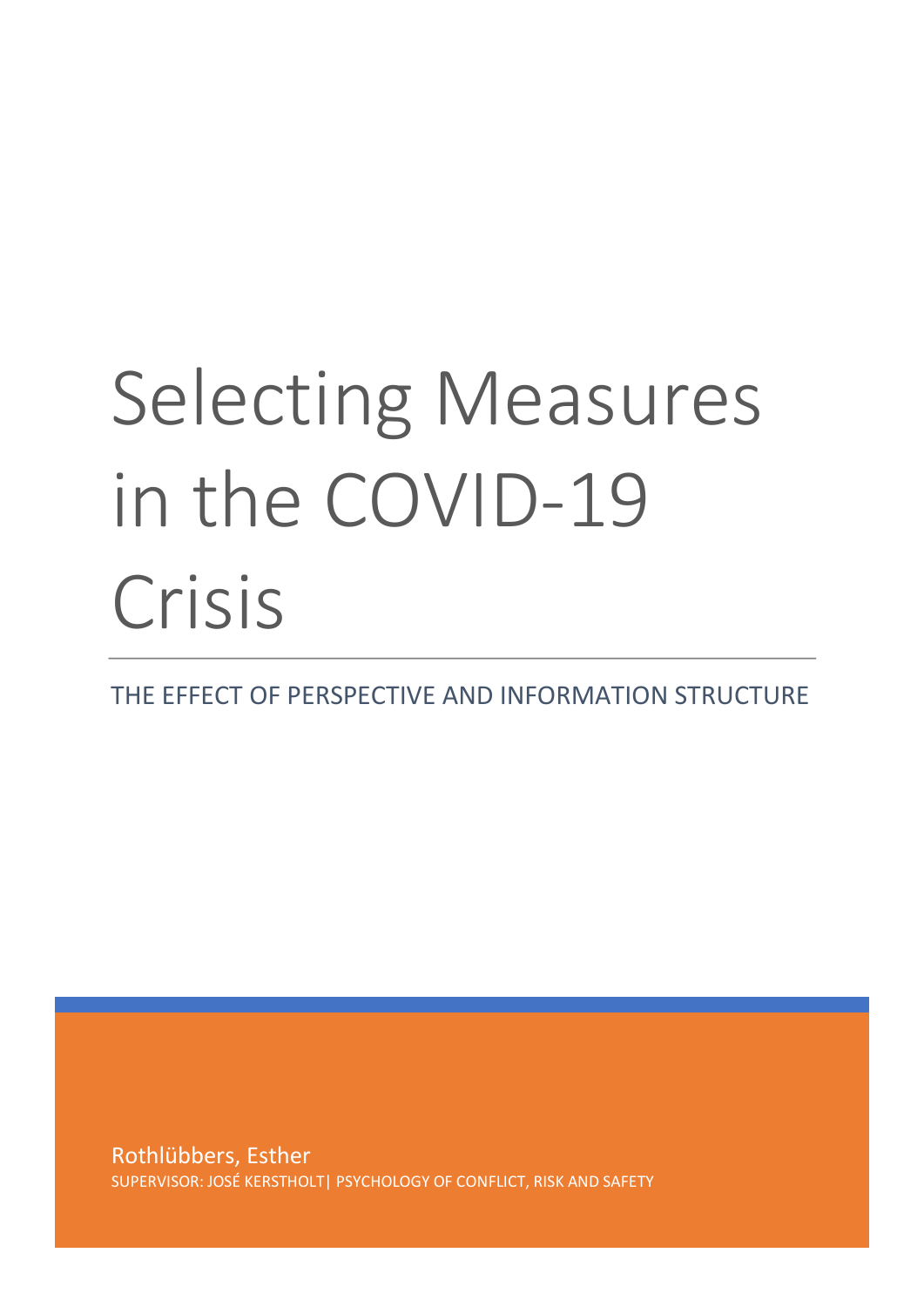#### Abstract

During the COVID-19 pandemic, people are faced with a lot of measures which are meant to prevent the virus from spreading uncontrollably while still keeping society in a stable state. To make sense of the measures that we are all faced with, people have to weigh a lot of new information. This study examined whether the structuring of information and a person's perspective have an influence on how people evaluate the effectiveness of measures during the COVID pandemic. 121 participants received one out of three perspectives, as well as the same COVID-related information, which was put in either a structured or an unstructured way. Afterwards, they were asked to assess a total of 9 different measures, which could be categorised as 'Social', 'Economic', or 'Reducing Infections'. The results show that receiving structured information led to evaluating the 'Social' measures as more effective. The single perspectives did not lead to higher assessments of those measures which are more in favour of that particular party. However, those with the perspective mayor, who had to combine multiple perspectives, have significantly regarded the 'Economic' measures as more effective than those with the restaurant owner perspective. This could be explained by the restaurant owners being less optimistic about fighting the COVID crisis. We recommend including further perspectives and reminding participants throughout the study more of which perspective they were allocated to. Including more perspectives could ensure that the difference in perspectives is actually 'single vs. multiple' perspectives and does not relate only to those three perspectives that were chosen for this study. Further, we recommend visualising the information in the structured condition more, for example through the use of a map where the connections between bits of information are clearer.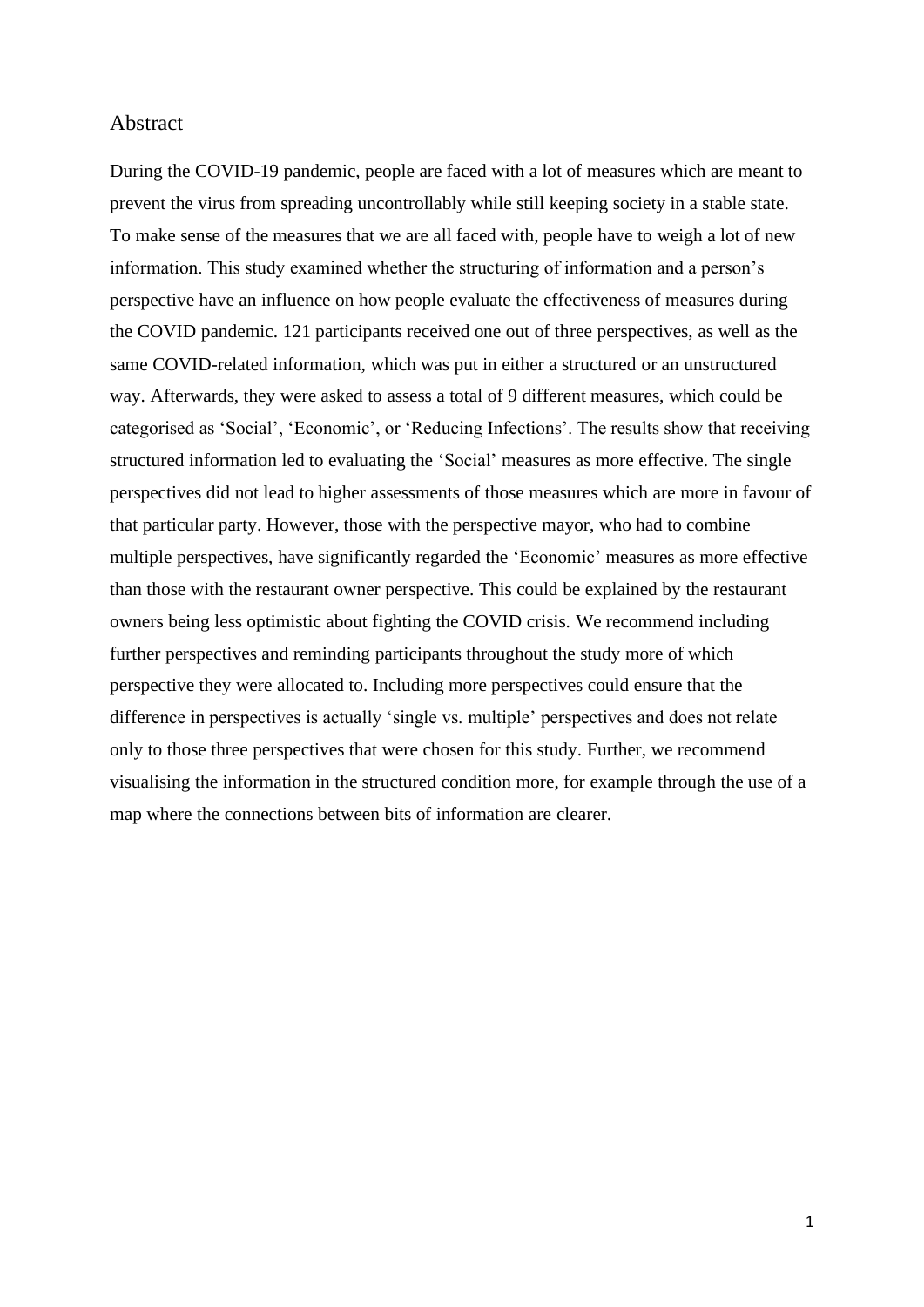#### 1. Introduction

The current COVID pandemic is a complex and new situation affecting the whole world. Every country, every community, and every person isinfluenced by the appearance of this novel virus. Since the beginning of 2020, we all live in a state of uncertainty and insecurity. News channels, social media, and everyday conversation is coloured with COVID-related topics such as infection rates, measures taken or social distancing and isolation. The population is being bombarded with information from different experts and parties, some more reliable than others, and everybody has an opinion about the situation, possible solutions and the wrongdoings of others. In essence, this illustrates that there are a lot of different perspectives. However, people and even professionals have the tendency to stick to their own frames of reference. So, what can we do to help people broaden their scope? The aim of this thesis is to find out to what extent different perspectives and the structuring of information have an influence on the way we evaluate different measures for complex situations like the current COVID crisis.

#### 1.1 Sense making

In order to be able to evaluate the measures that are proposed during the COVID crisis effectively, people have to search for information and make sense of it. According to Wilson's model of information behaviour, a person seeks for information if there is a certain 'need' that an individual wants to have fulfilled (Robson & Robinson, 2013). This can be a cognitive, physiological or emotional and affective need, for example the need to feel safe and protected from harm, or the need to be able to provide for one's family. In order to be able to fulfil this need, information has to be searched, such as information on how to protect oneself from getting COVID, or how and where to apply for financial help. This information seeking can happen in various ways, for instance through the use of media channels or various information systems, but also through discussion with other people and by exchanging information with them. After a person has searched and gained information, this information has to be processed by interpreting and making sense of it. According to Weick (1988), there are different aspects that influence how we make sense of new information and how we put them into our existing framework. One aspect of Weick's theory is that people's identity, the way persons are and evaluate themselves in relation to their environment, shapes the way they interpret events and information. During the current COVID pandemic, this means that the way we see ourselves will affect the way sense is made of the situation, and consequently how measures are evaluated. For example, persons working in the healthcare sector see themselves as a doctor or a nurse and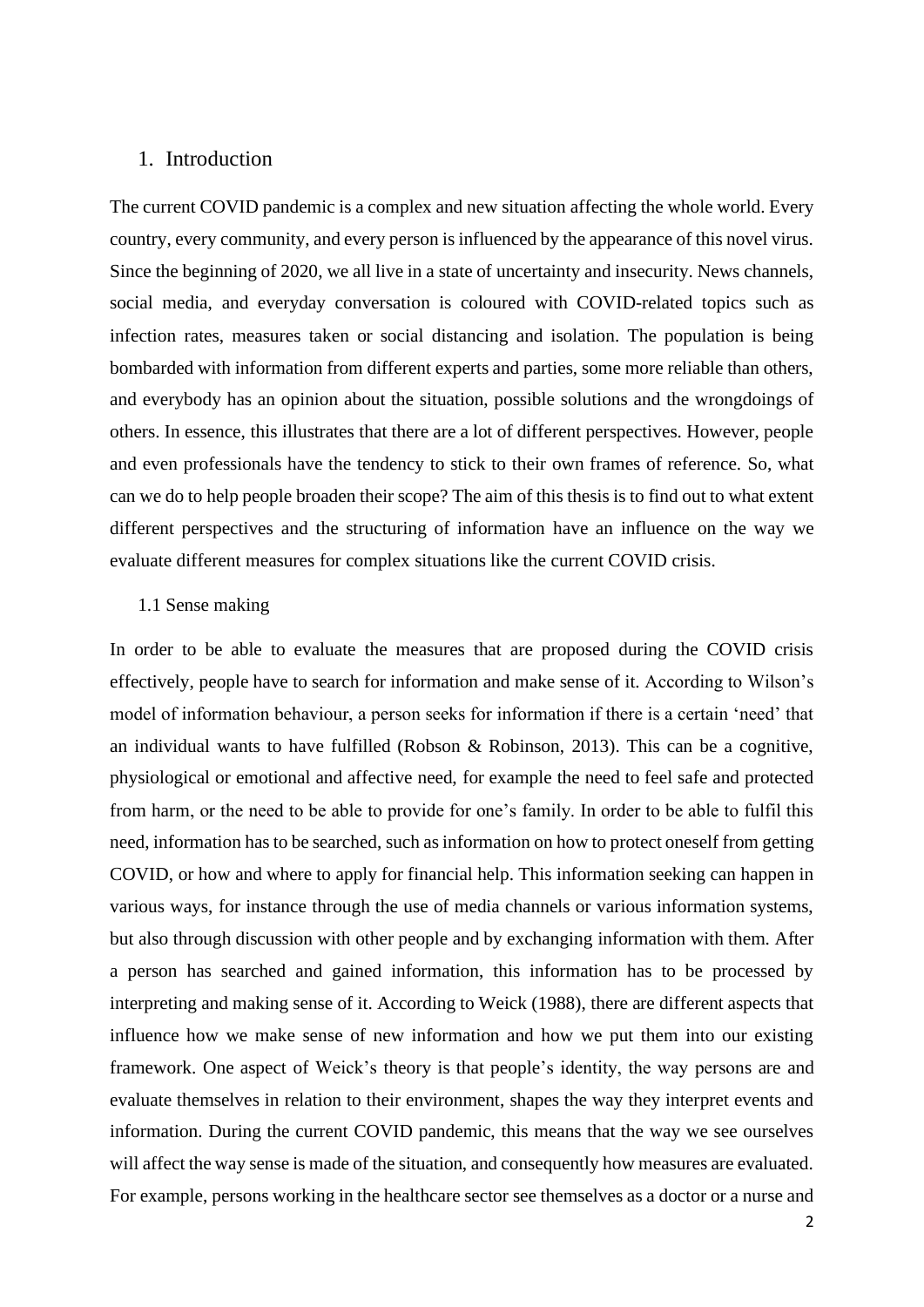presumably weigh the information differently than someone who owns a restaurant; a doctor may, for example, weigh infection rate more heavily whereas a restaurant owner places more weight on business continuity. Especially during the COVID pandemic, people with different living situations are confronted with the states' measures in different ways, be they employees, officials, students, or if they are self-employed.

#### 1.2 Pitfalls

During the process of sense making there are many pitfalls that an individual could fall into. Examples of such biases are framing, seeing patterns too easily or confirmation bias. This way people may see their need for information fulfilled from one particular perspective, without awareness of possible other ones. One way to overcome this is to take multiple perspectives into account. As Hall and Davis (2007) state, a person's exposure to "additional perspectives will broaden their information-gathering and decision-making scope, allowing for analysis that is more complete" (Hall & Davis, 2007, p. 1594). Therefore, taking more than one perspective into consideration will not only change which information is searched but also make it easier to analyse and understand the information that is collected. In the current situation this could mean that being in a position where one needs to make a well-informed decision, for example a mayor who is responsible for his citizens, it is necessary to consider the citizens' safety, their financial situation, but also their desire for social activities. Another possible pitfall is information overload, because during the current situation the topic of COVID is ever present, with different and often conflicting opinions (Rathore & Farooq, 2020). There are those who propagate the pandemic as "fake news" and demonstrate against the measures because they report the virus as just being an invention of the government to keep the population in line. But there are also those who report the ICU units as filled far above their capacity and talk about the danger of another wave of infection. If an individual is faced with too much information, this can result in attentional fatigue (Chiu, 2002). Because it is difficult to attend to a lot of information at once and the cognitive resources to do so are easily depleted over time, people are confronted with the problem which important cues to put their attention on (Christianson  $\&$ Barton, 2021).

#### 1.3 Information structuring

One way to reduce the pitfalls of information overload is by putting the information that is given into a causal structure. Information structuring would reduce the information overload and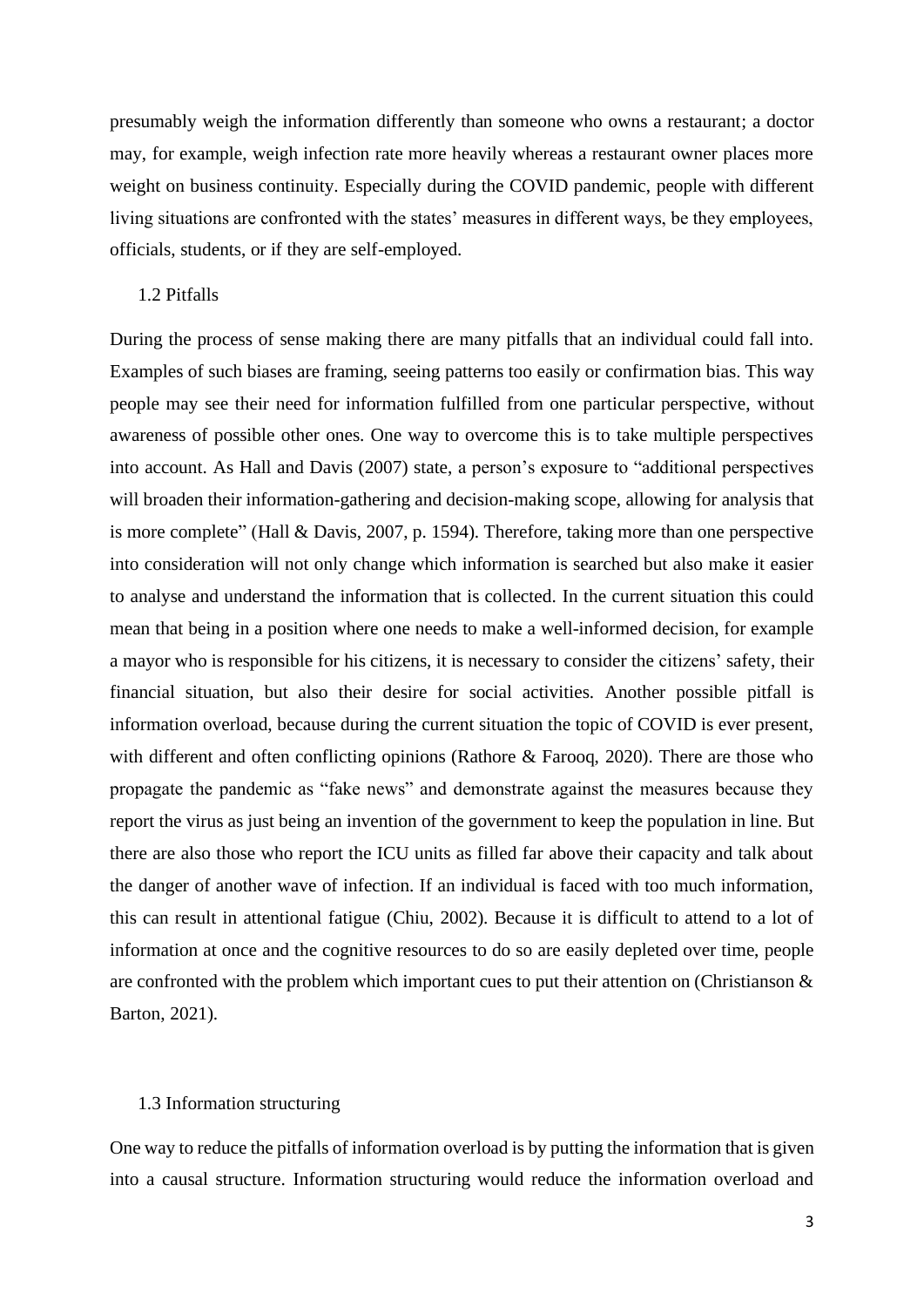perhaps give more room for a broader perspective (Kerstholt, 2006). Furthermore, it helps to better recognise the consequences of the actions or current measures, as well as understand and envision all the areas that are affected by specific measures. This way they can make a betterinformed assessment. The structuring of information can be in some sort of visualisation, which helps discover knowledge more effectively and more quickly (Xiang, 2005). Visualising information is a strategy which is used in a lot of different situations where a large amount of data is available. Research has shown that when a person is in the process of making a decision, they are quickly overwhelmed when the amount of information and the complexity increase, leading them to ignore information in order to cope with the situation (Carrigan, Gardner, Conner & Maule, 2004). A study from Carrigan, et al. (2004) shows that participants looked at more of the available information when it was structured, which leads to the suggestion that reading structured information requires less cognitive capacity and is easier to comprehend. These findings are supported by another study from Siegrist, Langewitz, Mata, Maiori, Hertwig and Bingisser (2018), which showed that structuring information is beneficial for information retainment and comprehension if people had no to little pre-existing knowledge of the topic.

#### 1.4 Present study

All in all, this current pandemic can be seen as a stressful situation for the whole society, independent of an individual's situation. People are overwhelmed by the huge amount of information available through various channels of media and by how to make sense of it without forming their opinion too quickly. In the present study various perspectives will be compared. These consist of two single perspectives, namely that of a restaurant owner and that of a police officer, as well as one perspective which combines multiple ones. This one represents a mayor, who has to consider the problem of the COVID crises from a more integral point. He has to take the perspectives of others, those he is responsible for, into account when he decides to tighten or loosen COVID measures. Therefore, it is his job to combine both single perspectives in order to ensure that his citizens are safe from infections, but also able to provide for their families. The purpose of this study is to test whether taking a single or multiple perspective and receiving structured information versus unstructured information influences the evaluation of success of measures taken during the COVID-19 crisis. Hypothesis 1 of this thesis is that evaluating the information from a single perspective, assessments are more in favour of that particular party. Hypothesis 2 is that taking multiple perspectives will lead to a better understanding of a broader range of measures, and hence a smaller gap between the evaluations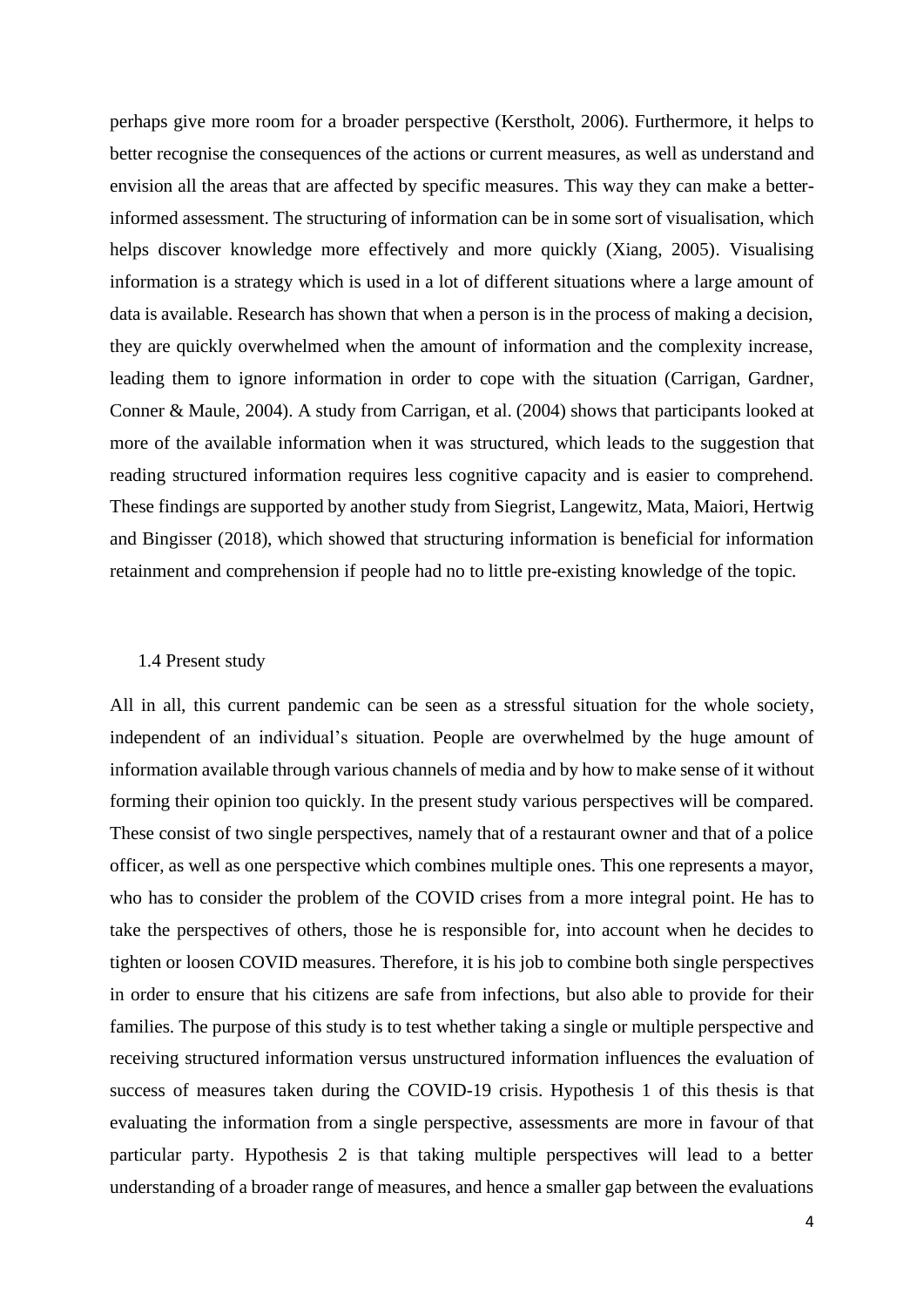of the different measures. Hypothesis 3 is, that participants would find combining multiple perspectives more difficult. Hypothesis 4 states that since structured information is easier to assess effectively, the proposed measures should generally be assessed as more effective and lead to less difference in the evaluation of the measures. At last, hypothesis 5 is that participants rate the task as less difficult in the structured task condition.

#### 2. Methods

2.1 Design

For this research, a 2x3 factorial design was used. The first factor is structure, with the conditions 'structured' and 'unstructured'. The second factor is perspective, including the conditions 'police', 'restaurant owner' and 'mayor'. Both variables were manipulated between participants. The distributions of the different perspectives across the participants can be considered quite even, with 37% receiving the perspective 'police', 25% received the perspective 'restaurant', and 38% of the participants received the perspective 'mayor'. Further, the condition structure was also quite equally distributed, with 54% 'unstructured' and 46% 'structured'.

The main dependent variable was the 'perceived effectiveness of the following measures':

- Closing stores
- Increasing police capacity to enforce compliance to the measures
- Keeping distance
- Imposing a curfew
- Local, small scale events for youths
- Subsidizing companies
- Wearing face masks
- Crisis communication to increase compliance
- Creative event organisation

Another dependent variable that was assessed is the perceived complexity of making the assessments about the effectiveness of the measures. The variable is composed of the three items 'It was complex to rate the measures', 'It took me a long time to decide' and 'It took a lot of effort to assess the measures', with a range of 0 to 4. Guttman's Lambda-2 for the three items was .57, meaning that 57% of the variance is due to true scores and 43% is due to error. Further, as can be seen in Table 1, a Pearson correlation revealed significant inter-item correlations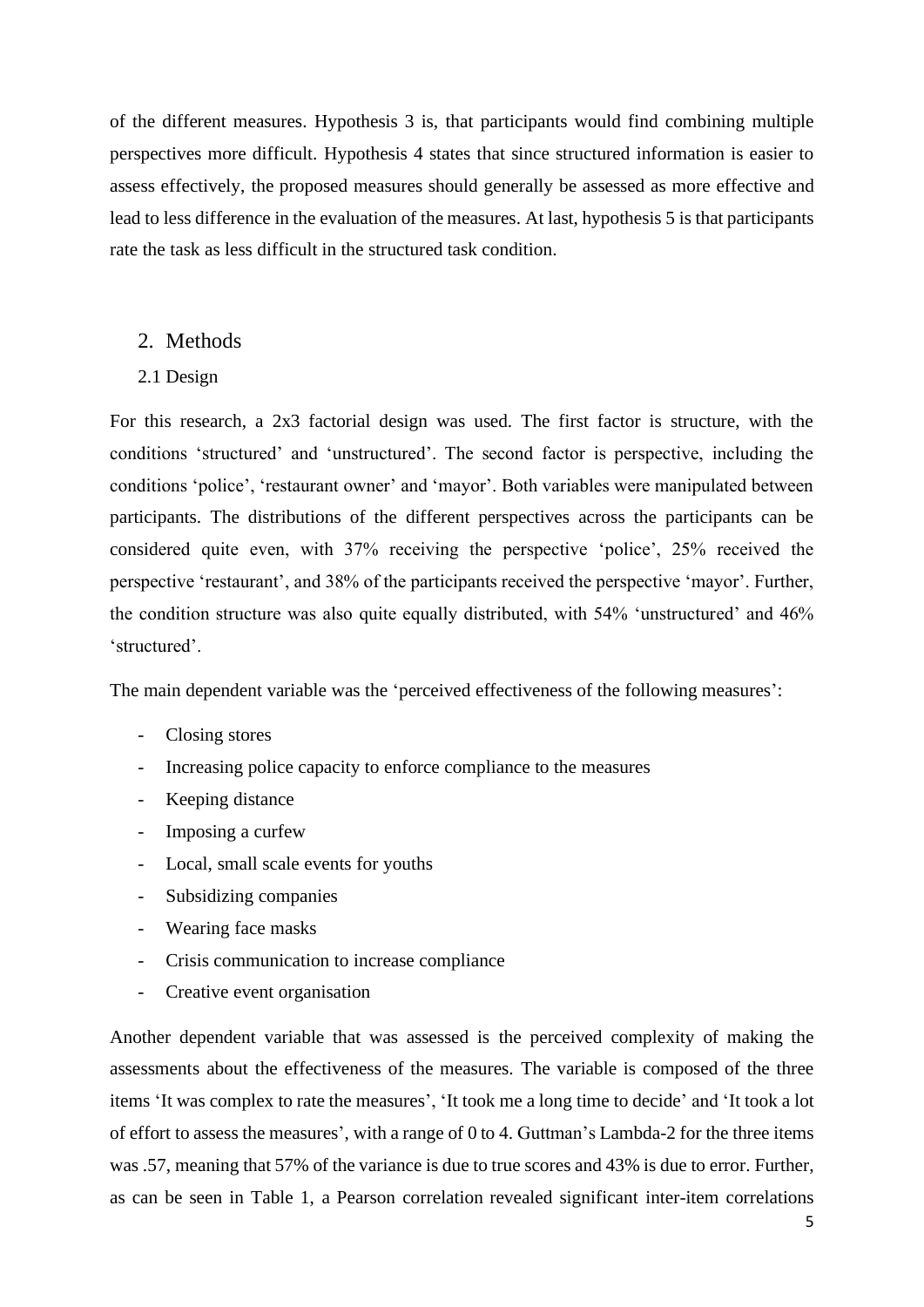between all three items, ranging from  $r = .266$ ,  $p < .01$  to  $r = .343$ ,  $p < .01$ . This shows that while the items correlate enough with each other to measure the underlying factor 'Complexity', they are unique enough to contribute to the variable. Therefore, the mean of the three items was used for the analyses.

#### Table 1

#### *Correlations of the Complexity items*

|                                                                                                                                     | M(SD)        |          |          | It was complex It took a long time It took a lot of effort |
|-------------------------------------------------------------------------------------------------------------------------------------|--------------|----------|----------|------------------------------------------------------------|
| It was complex                                                                                                                      | $1.7(1.2)$ 1 |          |          |                                                            |
| It took a long time                                                                                                                 | 0.9(0.9)     | $.266**$ |          |                                                            |
| It took a lot of effort $1.2(1.1)$                                                                                                  |              | $.343**$ | $.304**$ |                                                            |
| $\mathbf{r}$ and $\mathbf{r}$ and $\mathbf{r}$ and $\mathbf{r}$ and $\mathbf{r}$ and $\mathbf{r}$ and $\mathbf{r}$ and $\mathbf{r}$ |              |          |          |                                                            |

*Note.* \*\* indicates  $p < .01$ 

A further dependent variable was 'information awareness'. It ranged from 1 to 5 and is moderate for both the participants with the structured information  $(M=2.8, SD=59)$  and also a bit higher for those with the unstructured information (M=3.2, SD=.56). However, participants only received the questions, which the variable is comprised of, to ensure that they read the structured or unstructured information they received carefully. Therefore, it functions mainly as a control variable and will not be included further in the analyses.

The last dependent variable was 'variability'. It was composed of the variance across the three factors.

#### 2.2 Participants

137 people participated in the survey, with 16 participants disagreeing with the form of informed consent either prior to conducting the study or afterwards, when they were informed of the real purpose of the study. Therefore, the data that was used included 121 sets of data. The participants were gathered via various posts on Facebook, advertisements in the WhatsApp function 'status', via mail that several contacts of the researcher distributed across their workplace and friends, or via the BMS test subject pool SONA. The requirements to participate in the study were to be sufficiently capable of the English language and to be at least 18 years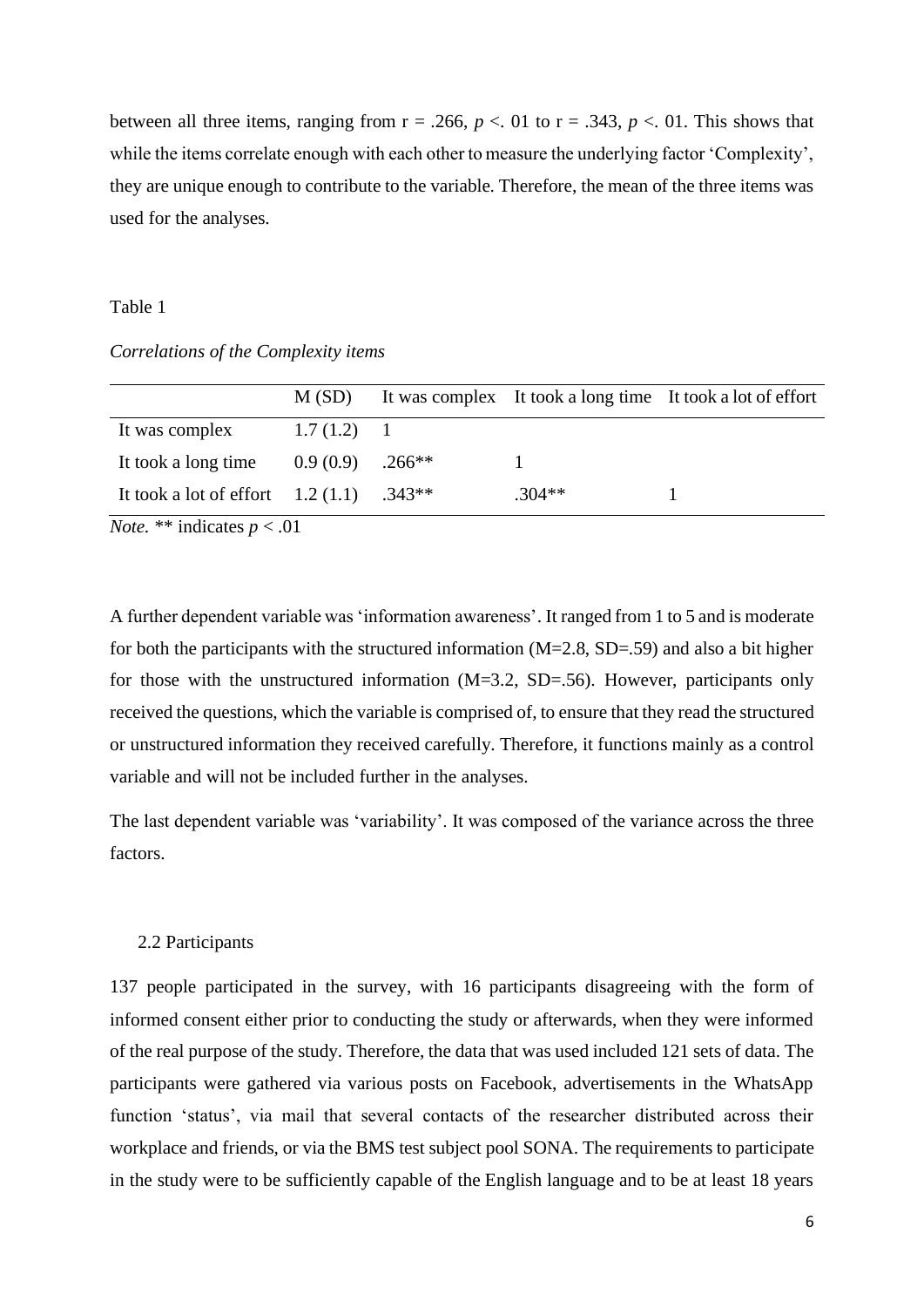old. The study was aimed at people between 18 and 99 years old, but the participants were considerably young, with a mean age of 28 and a standard deviation of 11.9. Further, more than half of the participants, 63.6% to be exact, indicated to be students.

### Table 2

|                              |               | $n (N = 121)$  | $\%$  | M(SD)    |
|------------------------------|---------------|----------------|-------|----------|
| Age in years                 |               |                |       | 28(11.9) |
| Gender                       |               |                |       |          |
| male                         |               | 38             | 31%   |          |
|                              | female        | 83             | 69%   |          |
| Occupation                   |               |                |       |          |
|                              | Student       | 77             | 63.6% |          |
|                              | Unemployed    | 1              | 0.8%  |          |
|                              | Self-Employed | 6              | 5%    |          |
|                              | Employee      | 32             | 26.4% |          |
|                              | Pensioner     | 3              | 2.5%  |          |
| Other                        |               | $\overline{2}$ | 1.7%  |          |
| Nationality                  |               |                |       |          |
|                              | German        | 88             | 73%   |          |
|                              | Dutch         | 25             | 21%   |          |
| Other                        |               | 8              | 6%    |          |
| Perspective                  |               |                |       |          |
|                              | Police        | 45             | 37%   |          |
|                              | Restaurant    | 30             | 25%   |          |
|                              | Mayor         | 46             | 38%   |          |
| <b>Information Structure</b> |               |                |       |          |
|                              | Unstructured  | 65             | 54%   |          |
|                              | Structured    | 56             | 46%   |          |
|                              |               |                |       |          |

#### *Demographics of the participants*

#### 2.3 Materials

The participants were provided with 4 different blocks, which were shown to them in random order. Additionally, the participants in the unstructured condition received the sentences within one block in a randomised order. The content of the information was the same for the participants in both conditions. However, participants who received the structured information, were provided with sentences which built up from the previous ones by using linking expressions, such as 'due to this' or by directly stating an effect, e.g. 'Less compliance with measures leads to more contacts'. This resulted in a causal structure. Furthermore, each sent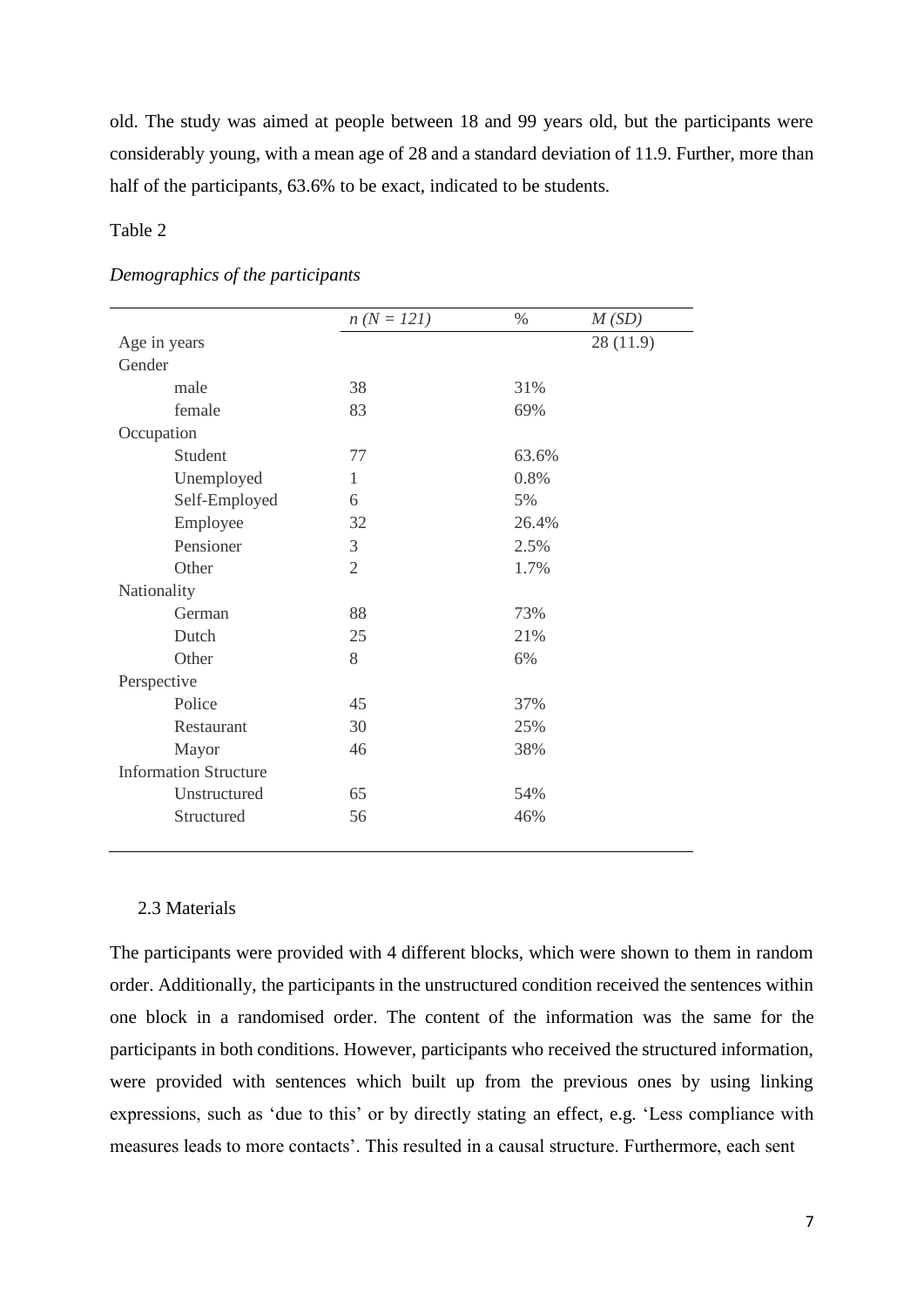The participants were provided with blocks of information, which were presented in either a structured or an unstructured way. The different blocks of information were randomly ordered for all participants. The content

The content of the two did not differ, merely the presentation and the ordering of the sentences. In the 'structured' condition, the participants were presented with information that builds up from the previous sentence, therefore resulting in a causal structure of the paragraph. Participants in the 'unstructured' condition received the same information of the paragraphs. In the unstructured condition, the sentences within one paragraph were in a random order for each participant.

#### Table 3

| Structured |                                                |                          | Unstructured                         |  |  |
|------------|------------------------------------------------|--------------------------|--------------------------------------|--|--|
|            | <b>Block 1</b>                                 |                          |                                      |  |  |
|            | An increase of infections will lead to more    |                          | There are more infections            |  |  |
|            | fear amongst citizens                          | $\overline{\phantom{0}}$ | Citizens fear to get infected        |  |  |
|            | Due to this fear, they will have less contact  |                          | Some citizens have less contact with |  |  |
|            | with others                                    |                          | others, but some also more           |  |  |
|            | Less contact will reduce mental health of the  |                          | Mental health of the citizens is     |  |  |
|            | citizens                                       |                          | declining                            |  |  |
|            | Reduced mental health may lead to more use     |                          | There is more use of drugs           |  |  |
|            | of drugs                                       |                          | There is more nuisance of youth      |  |  |
|            | More use of drugs will give more nuisance of   |                          |                                      |  |  |
|            | youth                                          |                          |                                      |  |  |
|            |                                                |                          |                                      |  |  |
|            | Block 2                                        |                          |                                      |  |  |
|            | Closing stores will lead to more bankruptcy of |                          | Companies are closed                 |  |  |
|            | companies                                      |                          | Several companies are bankrupt       |  |  |
|            | Bankruptcy of companies will lead to less      |                          | There is less employment             |  |  |
|            | employment                                     |                          | Citizens have less disposable income |  |  |
|            | Less employment reduces disposable income      |                          | Citizens spend less money            |  |  |
|            | of citizens                                    |                          |                                      |  |  |
|            | Less disposable income leads to less expenses  |                          |                                      |  |  |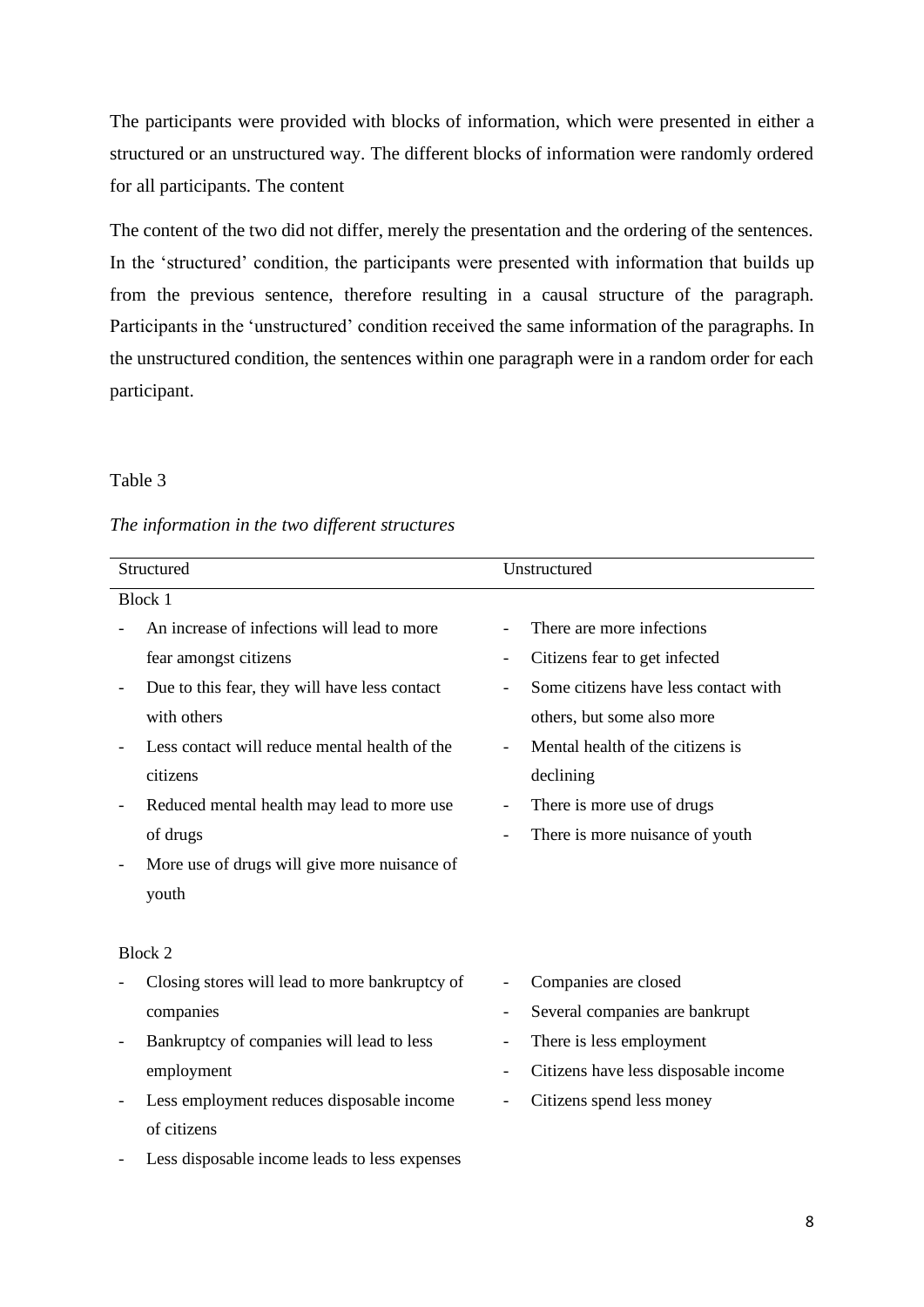- Less expenses leads to more bankruptcy (and less employment)

#### Block 3

|                          | Less possibilities to go somewhere leads to   |                          | There are less possibilities to go      |
|--------------------------|-----------------------------------------------|--------------------------|-----------------------------------------|
|                          | boredom amongst youth                         |                          | somewhere                               |
| $\overline{\phantom{0}}$ | Boredom amongst youth leads to tension in     | $\overline{\phantom{a}}$ | Youths are more bored                   |
|                          | families                                      |                          | There is more tension in families       |
| $\overline{a}$           | Tension in families leads to less safe home   | $\overline{\phantom{0}}$ | More home environments are less safe    |
|                          | environments                                  | $\overline{\phantom{a}}$ | Domestic violence and abuse is          |
| $\overline{a}$           | Less safe home environments lead to more      |                          | increasing                              |
|                          | violence and abuse                            |                          | There are signs of more societal unrest |
|                          | More violence and abuse results in increased  |                          |                                         |
|                          | societal unrest                               |                          |                                         |
|                          |                                               |                          |                                         |
|                          | Block 4                                       |                          |                                         |
|                          | A continuing lock-down leads to less public   |                          | The lock-down continues                 |
|                          | support                                       |                          | The public shows less support for the   |
|                          | Less public support leads to more expressions |                          | lock-down                               |
|                          | of dissatisfaction                            |                          | Citizens are more dissatisfied          |
| $\overline{\phantom{0}}$ | More expressions of dissatisfaction lead to   |                          | There is less compliance with the       |
|                          | less compliance with measures                 |                          | measures                                |
|                          |                                               |                          |                                         |
|                          | Less compliance with measures leads to more   |                          | Some citizens have less contact with    |
|                          | contacts                                      |                          | others, but some also more              |
|                          | More contacts lead to more infections         |                          | There are more infections               |

Furthermore, the participants were randomly allocated to one of three different perspectives ('mayor', 'restaurant', 'police'). They received a short background story in order to provide them with information about the perspective that they should take for the duration of the study.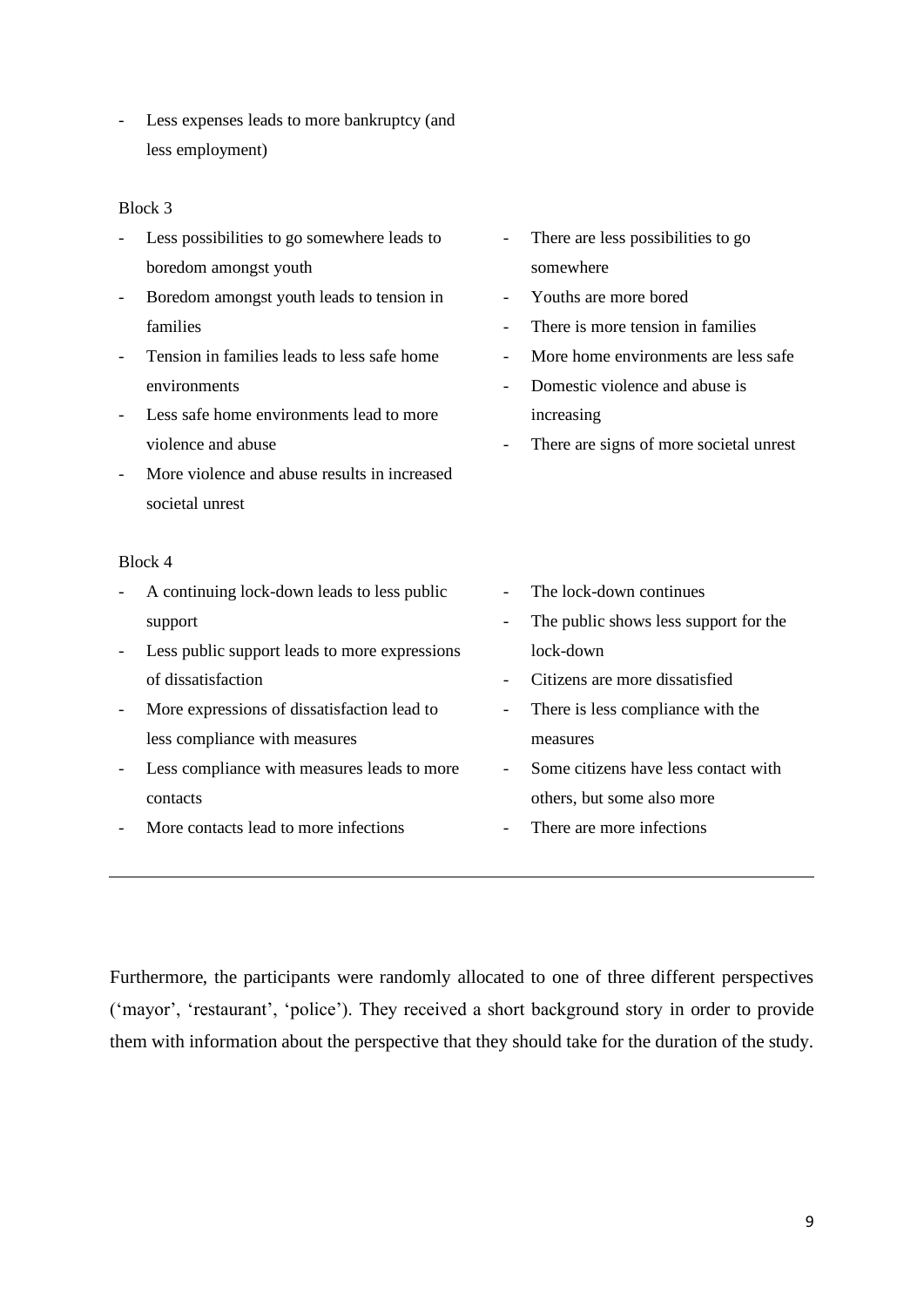#### Table 4

| Perspective | Police officer         | <b>Restaurant owner</b> | Mayor                    |
|-------------|------------------------|-------------------------|--------------------------|
| Information | Imagine you are a      | Imagine you are the     | Imagine you are the      |
|             | police officer. Your   | owner of a small, but   | mayor of a small city.   |
|             | duty is to enforce the | relatively successful   | You won the elections    |
|             | law and ensure the     | restaurant. You have    | last year with a wide    |
|             | safety of society.     | two children and a      | margin against your      |
|             | You went to the        | spouse you provide      | opponent. You have       |
|             | police because         | for. You always loved   | grown up in this city    |
|             | already as a child     | to cook and decided     | and most people know     |
|             | you wanted to          | to start your own       | and like you. You feel   |
|             | maintain law and       | restaurant after        | that your duty is to     |
|             | order.                 | finishing school and    | ensure the safety of the |
|             |                        | getting a degree. You   | citizen and to provide   |
|             |                        | are the chef in your    | job opportunities and    |
|             |                        | restaurant and have 3   | perspective for them.    |
|             |                        | other employees.        |                          |

*The information of the different perspectives*

#### 2.4 Procedure

Prior to the study, it was approved by the BMS Ethics Committee of the University of Twente on the 26<sup>th</sup> of March, 2021. The questionnaire was conducted via the website Qualtrics.com and distributed through WhatsApp, Facebook and mail to personal contacts of the researcher, as well as through the BMS test subject pool, SONA. Participants received a short introductory text about the background of the study, as well as part of the aim of the research. The information that the study aims to assess the effect of information structure on the evaluation of the different measures was withheld. Directly after this text, the participants received the consent form, to which they had to actively consent by choosing between the 'I agree' or 'I do not agree' options (Appendix A). After agreeing to the consent form, participants were asked 4 questions regarding their demographics, including age, gender, nationality, and occupation. Afterwards, they were randomly assigned to one out of three possible background stories to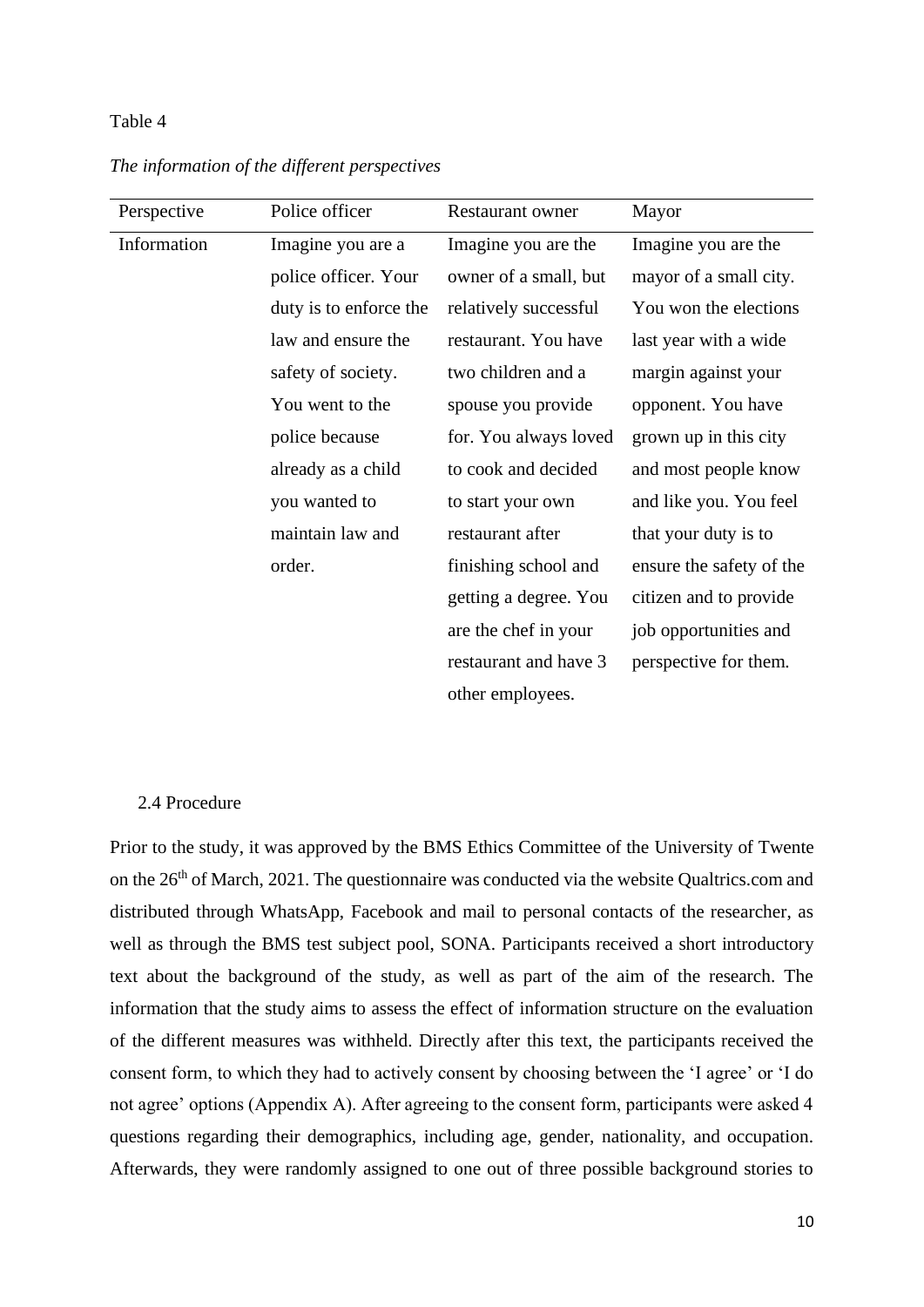create one of three perspectives. Then, participants received an introductory text to inform them that after careful reading of the following information, they would be asked to indicate their awareness of the information they had just read. This was done in order to ensure the careful reading of the sentences. They received either four blocks of unstructured statements or four blocks of structured statements. After each block, the participants were asked to indicate of how much of the information they were aware of, on a 5-point scale ranging from 'all' to 'none'. Then participants were asked to assess the effectiveness of different measures during the COVID-19 pandemic from the perspective that they were given at the beginning on a 7-point Likert scale ranging from  $1=$  'extremely ineffective' to  $7=$  'extremely effective'. In the end, they were asked to indicate their experience with assessing the measures, on three scales ranging from 0= 'strongly disagree' to 4= 'strongly agree' to the statements 'It was complex', 'It took a long time', and 'It was difficult'. Lastly, participants were informed of the withheld information and had to choose whether they want their data to be included or to be removed.

#### 2.5 Measures

A Pearson correlation revealed sufficient evidence for underlying factors of the different measures. Each of the measures significantly correlated with at least one other measure. The weakest correlation was between the items 'Closing Stores' and 'Subsidising Companies',  $r(119) = .20$ ,  $p < .05$ , while the strongest positive correlation was found to be between the measures 3 and 7, 'Keep Distance' and 'Face Masks',  $r(119) = .533$ ,  $p < .01$ .

A factor analysis of the measures revealed, based on Kaiser's criterion with Eigenvalues  $> 1$ , three underlying factors. Factor 1 was comprised of 5 items reported on a 7-point Likert scale that explained 30.7% of the variance with factor loadings from .501 (Closing Stores) to .791 (Face Masks). The items were 'Closing Stores', 'Increase Police Capacity', 'Keeping Distance', 'Imposing Curfew', and 'Face Masks'. The factor was named 'Reducing Infections'. Cronbach's Alpha revealed acceptable reliability,  $\alpha = .738$ 

A second factor was comprised of 3 items and explained 18% of the total variance with factor loadings from .509 to .858. The items were 'Local Events for Youths', 'Crisis Communication', and 'Creative Event Organisation'. This factor was named 'Social'. Cronbach's Alpha revealed questionable reliability,  $\alpha = .578$ .

Factor 3 was comprised of 1 single item that explained 12% of the total variance with a factor loading of .934. The item was 'Subsidizing Companies', and the factor was named 'Economic'.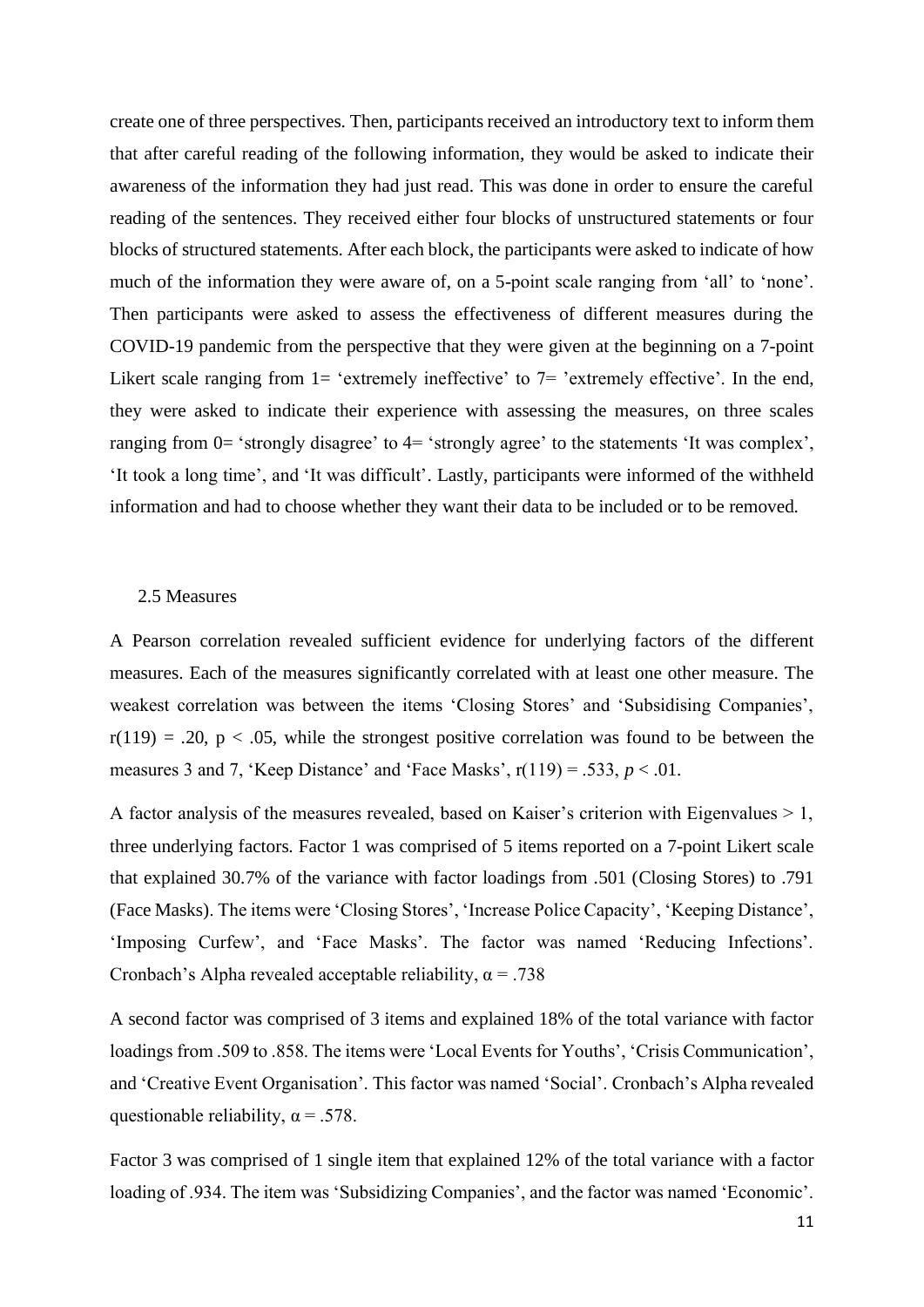The item 'Crisis Communication' had nearly equally high loadings on both factor 1 and factor 2, with factor loadings of .496 and .509. However, the item was allocated to factor 2, due to its higher loading, even though the difference is quite small.

#### Table 5

|                                    | Factor 1 | Factor 2 | Factor 3 |
|------------------------------------|----------|----------|----------|
| Factor 1: Reduce Infections        |          |          |          |
| <b>Closing Stores</b>              | .501     | $-163$   | .439     |
| <b>Increase Police Capacity</b>    | .688     | .011     | $-.070$  |
| <b>Keeping Distance</b>            | .674     | .033     | .349     |
| <b>Imposing Curfew</b>             | .728     | .024     | .129     |
| <b>Face Masks</b>                  | .791     | $-.050$  | $-.078$  |
| Factor 2: Social                   |          |          |          |
| Local Events for Youths            | $-.209$  | .778     | .020     |
| Crisis Communication               | .496     | .509     | .047     |
| <b>Creative Event Organisation</b> | .143     | .846     | $-.077$  |
| Factor 3: Economic                 |          |          |          |
| <b>Subsidizing Companies</b>       | $-.201$  | .082     | -934     |

*Factor loadings of the measures and their allocation to the different factors*

*Note.* Factor loadings above .3 are in bold. The loadings which correspond to the chosen factors are in red.

#### 3. Results

#### 3.1 Descriptives

With a 2x3 factor study, there were 6 conditions. Despite setting equal allocation to the different perspectives and the information structure through the system of Qualtrics, the distribution of the participants varied between 12 for the condition Restaurant/Unstructured and 28 for Police/Unstructured. This unequal distribution happened due to the clean-up and deletion of 16 data sets. Those, who chose not to have their data included after they were being made aware of the real purpose of the study at the end of the survey, were evenly distributed across the conditions structure and perspective, as can be seen in Table 6.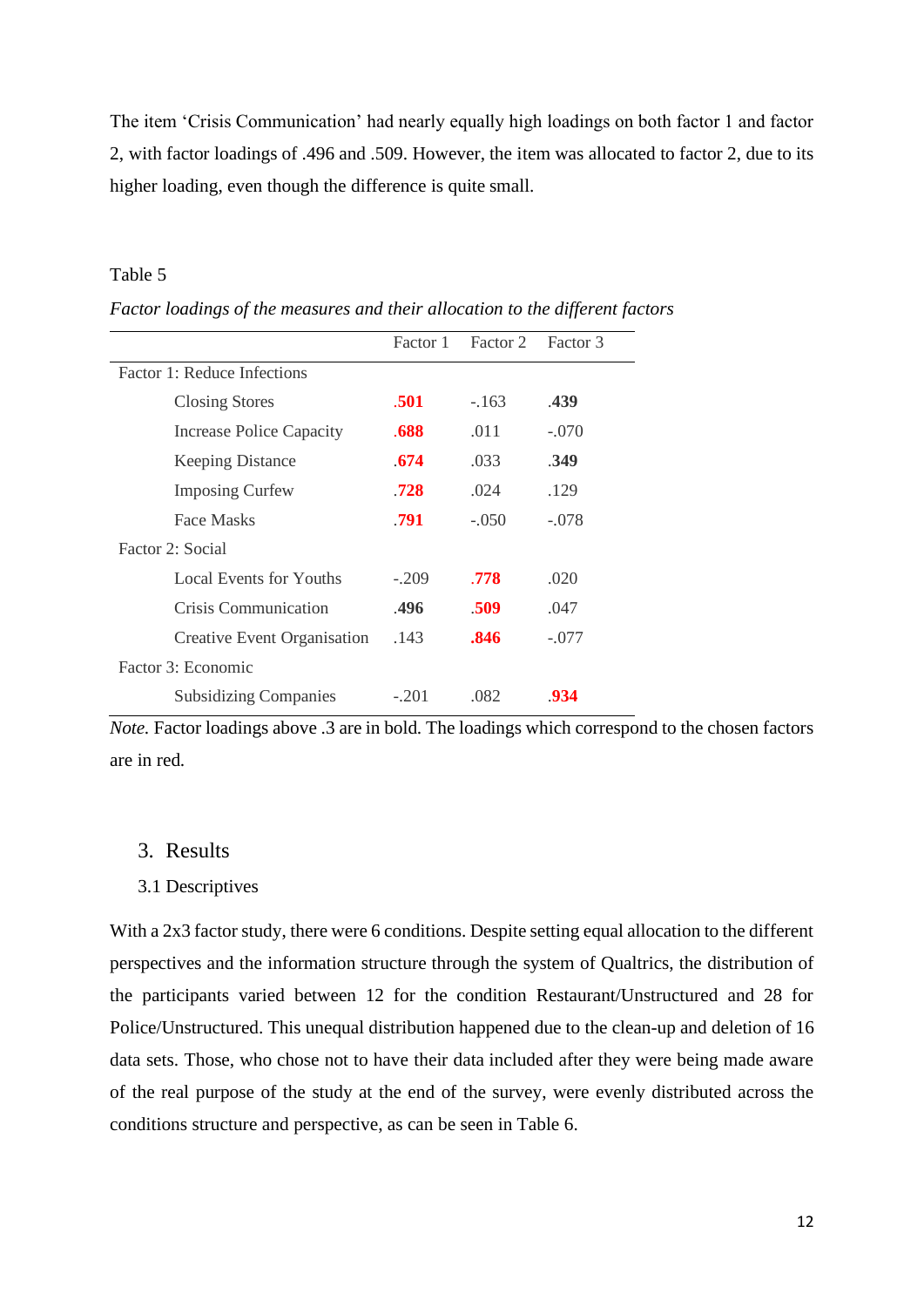#### Table 6

|              | Perspectives |            |              |
|--------------|--------------|------------|--------------|
|              | Police       | Restaurant | <i>Mayor</i> |
| Structured   | 17(3)        | 18(1)      | 21(4)        |
| Unstructured | 28(2)        | 12(3)      | 25(1)        |

*Distribution of the different conditions*

*Note.* The second value is the number of participants who chose not to have their data included.

The factor 'Reduce Infections' scored highest (M=5.2, SD=1.0), with the factor 'Social'  $(M=4.9, SD=1.1)$  coming second and 'Economic'  $(M=4.7, SD=1.5)$  in last place. With a possible score range of 1 to 7, all three factors at first glance seemed to score quite high throughout all the participants. Also, the mean of the variable 'Complexity' is quite low, with a mean of 1.3 and a standard deviation of .8, considering that the variable ranged from 0 to 4. This means that the majority of the participants did not consider the assessment of the measures to be complex or difficult. Further, the 'Variability' can also be considered low, with a mean of 1.3 and a standard deviation of 1.6. Therefore, the participants did not vary very much in their assessments of the different measures and assessed them as quite equally successful.

Further, a Pearson correlation was run for all dependent variables of the study. The 'Social' factor and the 'Variability' were found to be moderately negatively correlated,  $r(119) = -.445$ , *p* < .01. Also, the 'Economic' factors and the dependent variable 'Variability' were found to be negatively correlated,  $r(119) = -.246$ ,  $p < .01$ . This means that when the scores on the factors 'Social' and 'Economic' increased, the variability decreased, meaning that factors were more equally evaluated.

#### Table 7

|                   |          | Age     | Reduce     |         |          |            |             |
|-------------------|----------|---------|------------|---------|----------|------------|-------------|
|                   | M(SD)    |         | Infections | Social  | Economic | Complexity | Variability |
| Age               | 28(11.9) |         |            |         |          |            |             |
| Reduce Infections | 5.2(1.0) | .040    |            |         |          |            |             |
| Social            | 4.9(1.1) | .120    | .100       | 1       |          |            |             |
| Economic          | 4.7(1.5) | .154    | .158       | .083    | 1        |            |             |
| Complexity        | 1.3(0.8) | $-.071$ | $-.082$    | .062    | $-.099$  | 1          |             |
| Variability       | 1.3(1.6) | $-.054$ | $-.109$    | $-445*$ | $-.246*$ | $-.101$    |             |

*Descriptives and Correlations of the dependent variables*

*Note.*  $*$  indicates  $p < .01$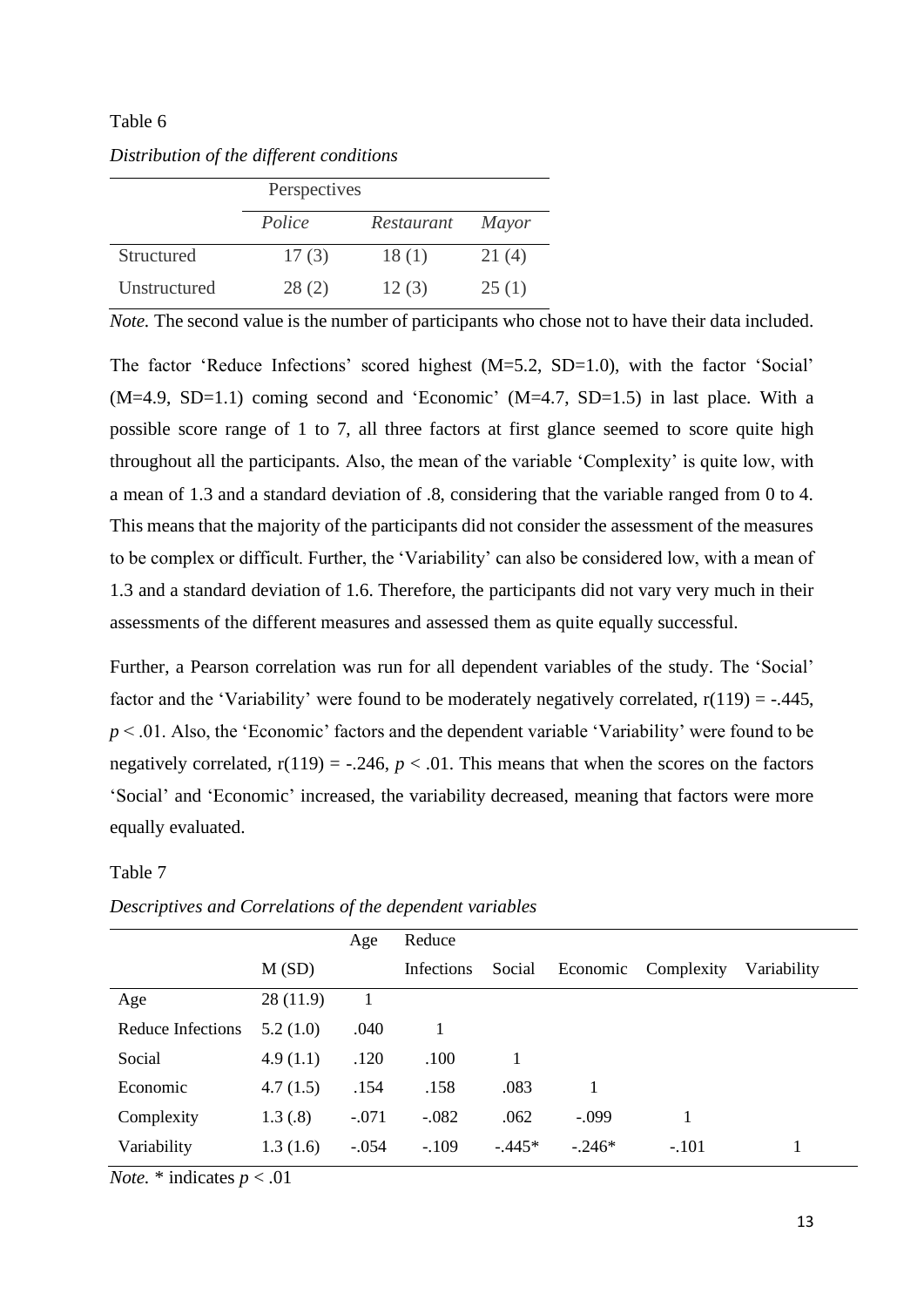#### 3.2 Assessment of effectiveness

Three separate one-way ANOVAs were conducted to compare the effects of the variables 'perspective' and 'structure' on the three factors 'Reduce Infections', 'Social', and 'Economic'. For the factor 'Reduce Infections', we found no main effect for perspective  $(F(2, 115) = 2.18$ ,  $p = .12$ ) or for structure (F(1, 115) = .89,  $p = 0.35$ ). Also, there was no interaction effect (F(2,  $115$ ) = .01, p = .99). This means that the way the information was presented to the participants and the perspective they were asked to take did not have an influence on how participants rated the measures of the factor 'Reduce Infections'.

The second one-way ANOVA revealed a statistically significant main effect of information structure on the factor 'Social'  $(F(1,115) = 5.23, p = .02)$ , but no main effect of perspective  $(F(2,115) = 1.17, p = .32)$ . Also, there was no interaction effect between the variables 'structure' and 'perspective' on the factor 'Social'  $(F(2, 115) = .35, p = .70)$ . This shows that the participants evaluated the 'Social' measures as overall more successful if they received the information in a structured way  $(M=5.13, SD=1.1)$  than if they received the unstructured information (M=4.6, SD=1.1), no matter their perspective. This can be seen in Figure 1.

#### Figure 1



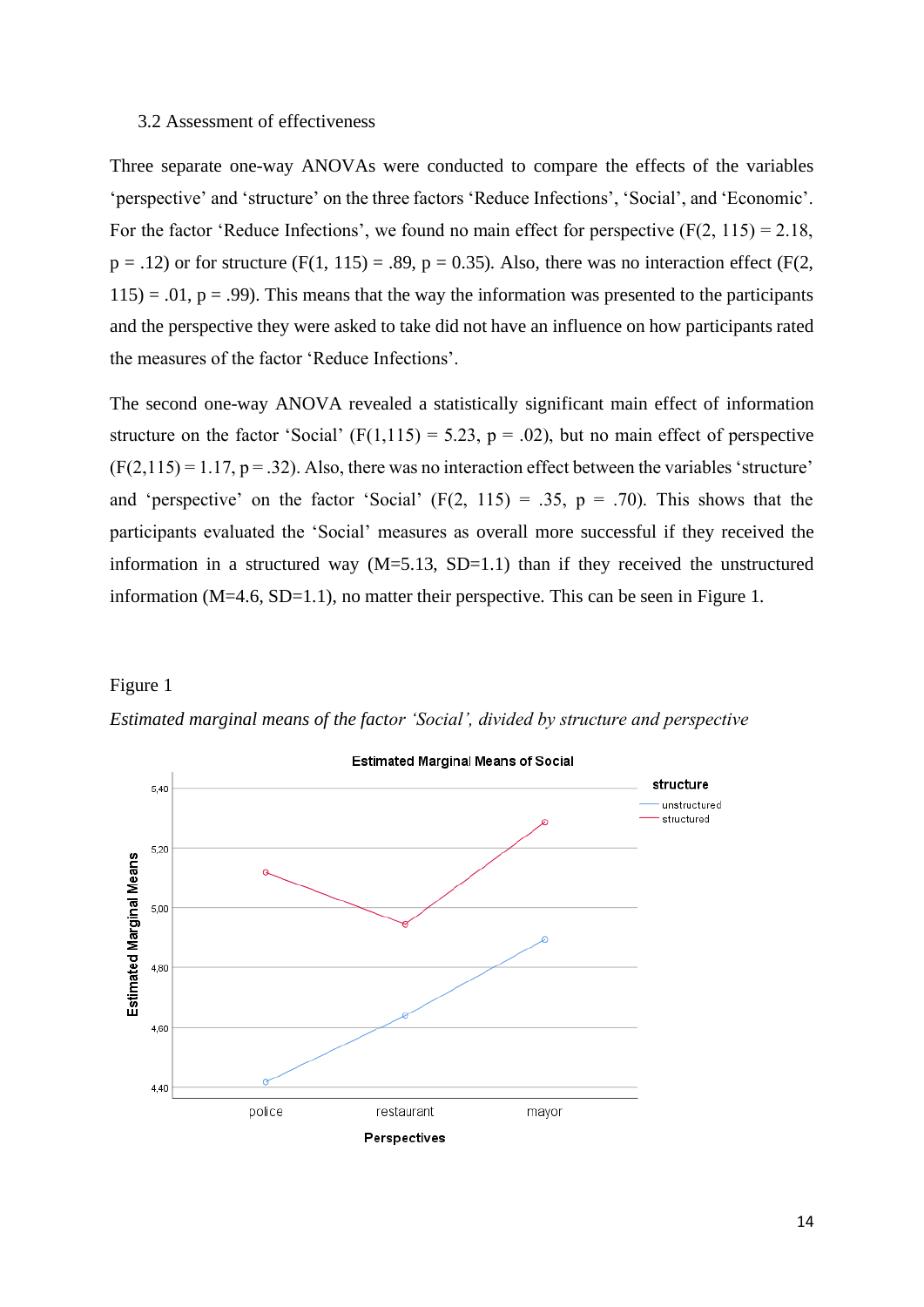The third one-way ANOVA revealed no significant main effect of 'structure' on the 'Economic' factor  $(F(1, 115) = 2.84, p = .10)$  and also no interaction effect between 'structure' and 'perspective' on the factor  $(F(2, 115) = .65, p = .53)$ . However, there was a statistically significant effect of the 'perspective' on the items from the 'Economic' factor  $(F(2, 115) = 3.1$ ,  $p = .05$ ). A post-hoc test revealed that the perspectives 'mayor' and 'restaurant' differed significantly, at  $p < 0.05$ . The participants with the perspective 'mayor' scored higher on the items of the 'Economic' factor than those who were asked to take the perspective of the restaurant owner. Figure 1 illustrates this significant difference between the two perspectives. There was no statistically significant difference between the perspective 'police' and the other two perspectives.

#### Figure 2



*Estimated marginal means of 'Economic', divided by 'structure' and 'perspectives'*

#### 3.3 Range of measures

15 Furthermore, it was hypothesised that participants who received the perspective 'mayor' would have a broader understanding of the measures and therefore rate them similarly. Therefore, to test whether the perspective 'mayor' has less variance across the scores on the assessment of measures than the other perspectives, a univariate analysis of variance was run, with variance over the three factors as the dependent variable. There was no statistically significant effect of 'perspective' (F(2, 115) = .37, p=.69) or 'information structure' (F(1, 115) = .119, p=.73), nor was there a statistically significant interaction effect  $(F(2, 115) = .79, p=.46)$ . Therefore, it can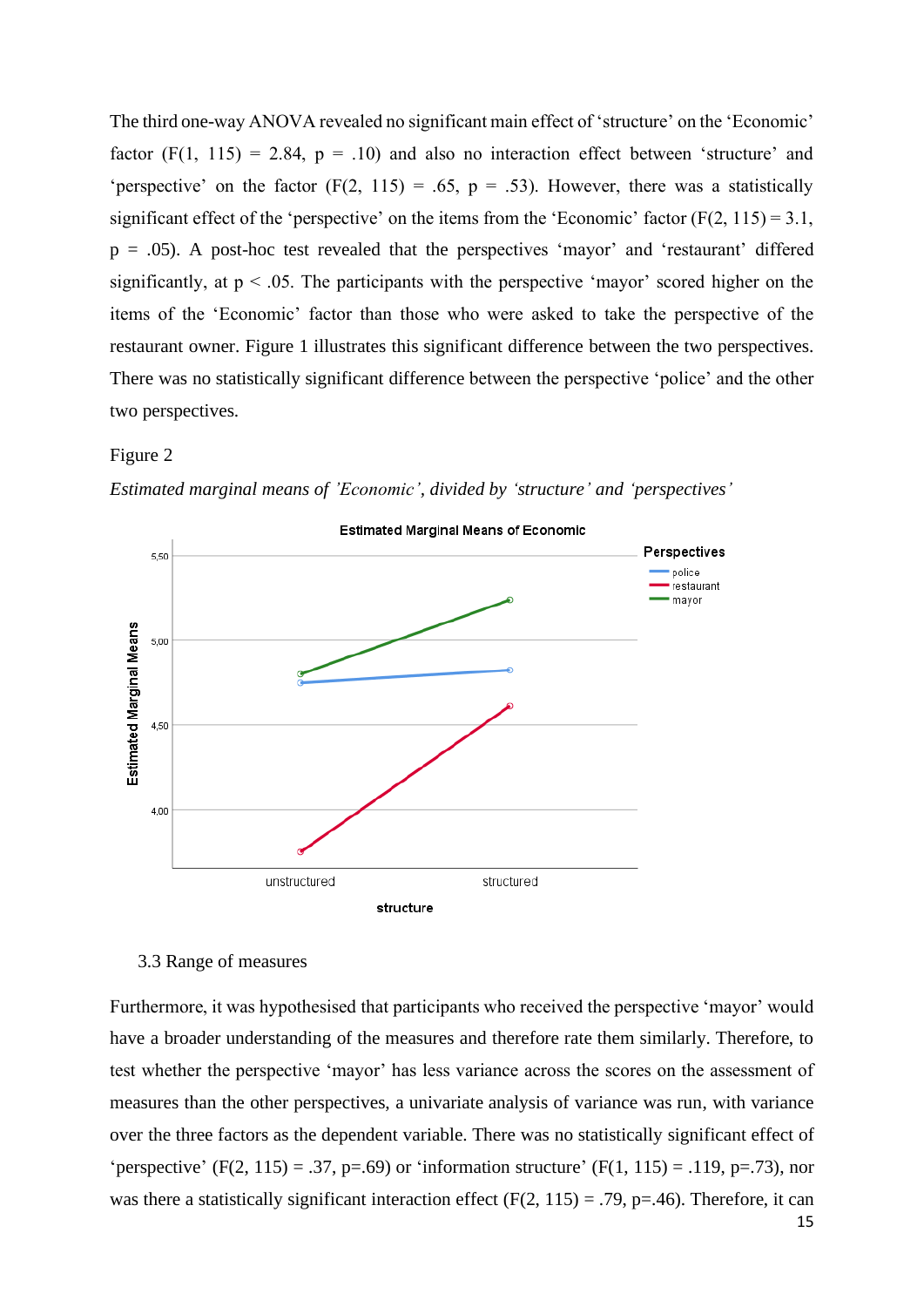be concluded that the participants with the perspective 'mayor' did not evaluate the assessment of measures more equal than participants with the other perspectives did.

#### 3.4 Complexity

Lastly, in order to assess whether the factors 'perspective' and 'structure' had an effect on how complex the participants rated the process of assessing the effectiveness of the measures, a oneway ANOVA with 'Complexity' as the dependent variable and the variables 'perspective' and 'structure' as the between-subjects variables was run. There was no significant effect of either 'perspective'  $(F(2, 115) < 1)$ , 'structure'  $(F(1, 115) < 1)$ , or a statistically significant interaction effect  $(F(2,115)$  <1). Therefore, it can be concluded that there was no statistical difference in how complex participants found making the assessments.

## 4. Discussion

The purpose of this study was to find out whether perspectives and information structuring have an effect on selecting measures in the COVID-19 crisis. For this purpose, the participants of this study received one out of three different perspectives as well as either structured or unstructured information. The results of the analysis that followed were mixed some surprising, some as expected, and some others not as expected.

The first hypothesis of this paper predicted that taking a perspective would influence which type of measures would be assessed as more effective. Three types of measures were distinguished: 'Reduce Infections', 'Social' and 'Economic'. It was expected that participants with the perspective of the police officer would assess the measures of the factor 'Reduce Infections' as more effective, while those who took the perspective of the restaurant owner would rate the 'Economic' measures higher. However, that was not the case. One possible explanation could be that the measurement of effectiveness was not clear to some participants or that they differed in their view of what the effectiveness of measures means for them and especially for the perspective they were taking. Maybe it would have been better to ask participants which measures they would choose.

For some of the measures, we found an effect of perspective; the participants with the perspective 'mayor' assessed the measures of the 'Economic' factor as more effective than those who received the perspective of the restaurant owner. It could be that the measures were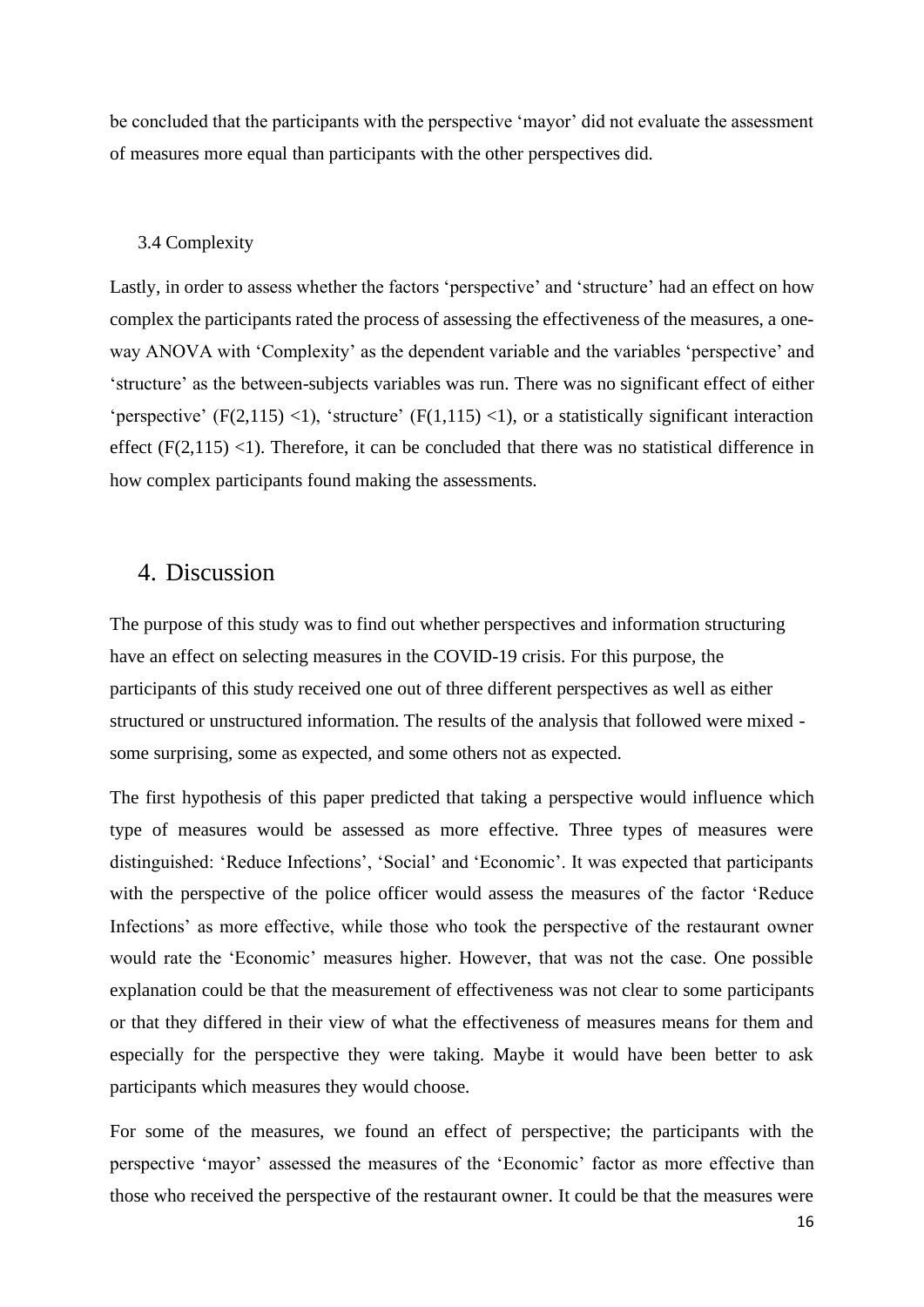rated higher because of the high amount of responsibility that a mayor feels over the people in his city. If his main objective is to keep people safe, it would make sense to rate a lot of the measures highly, because this would mean that most measures are implemented, which then leads to financial support for companies and businesses, which is necessary to keep the economy running in his city. In order to test this, a suggestion for future research would be to investigate which characteristics the participants would attribute to each separate perspective, prior to conducting the study, where the perspectives would be used. This way, it could be found out how participants see the jobs or positions. Instead of seeing the restaurant owner as focused mostly on their own business and the economic problem of keeping their head financially above water and running their business, participants could have focused on the family aspect of the provided background story in the study and place most importance on keeping one's family safe from COVID and getting down the infection rates so that they do not have to worry about the health of spouse and children. Another explanation for the study's findings could be that the effectiveness of the measures was interpreted differently from the various perspectives. In contrast to the mayor, who has a lot of influence on the measures, the restaurant owners might have been generally less optimistic about fighting the COVID crisis, especially after seeing a lot of businesses going bankrupt. While the participants with the perspective 'mayor' scored higher on the measures than those with the 'restaurant' perspective, they did not rate the measures as equally effective. Therefore, taking multiple perspectives into account did not lead to a broader understanding of a broader range of measures.

Another hypothesis stated that having to consider multiple perspectives, in this case by being put in the group 'mayor', is more difficult, takes more time, and is more complex. However, this hypothesis is rejected, as there was no difference in variance between the perspectives, so no unequal assessment of the measures. Therefore, the 'mayor' group took all three factors 'Reduce Infections', 'Social' and 'Economic' into account equally from all perspectives. Therefore, no difference in complexity would be expected.

Another hypothesis of this paper was that structured information is easier to assess effectively, so therefore the measures should all in all be assessed as effective, which would be shown by less variance in assessment across the measures and higher scores in the structured condition than in the unstructured one. On the basis of variance, this hypothesis has to be rejected. Participants who received the structured information did not assess the measures more equally. However, they did rate the measures higher than those participants who received the unstructured information. This result could not be attributed to complexity;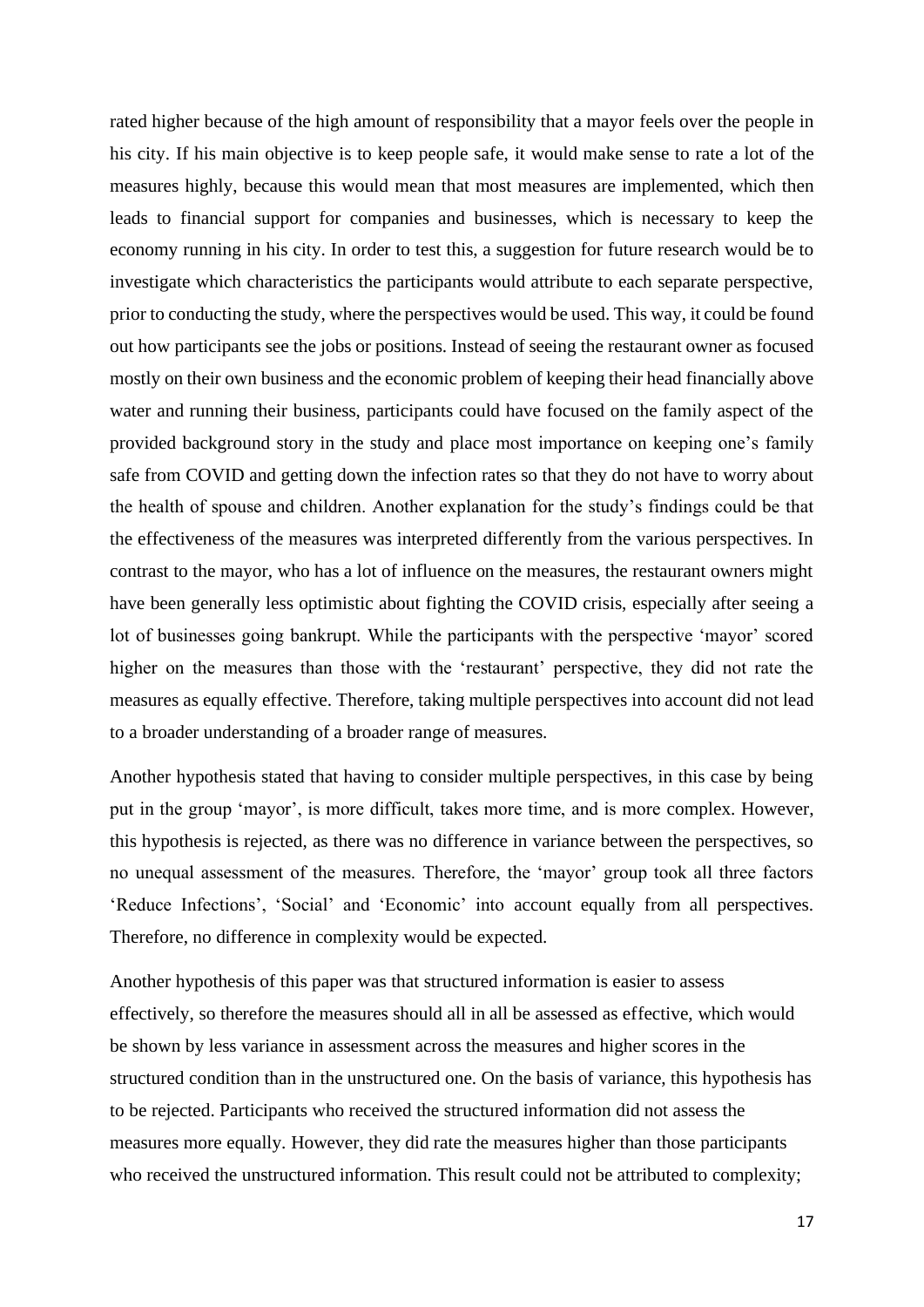participants did not find it easier to assess the measures when they had received the information in a structured manner. Previous research had suggested that the structuring of information can be seen as a sort of visualisation and this makes it easier to understand complex relationships between the bits of information (Xiang, 2005). It also helps reduce the potential of information overload when faced with so much new and complex information that one does not know what to focus on (Carrigan et al., 2004). Instead of putting the information in text only, it might help to visualise the information additionally on a map, where the connections are made explicit and clear. Another explanation could be that people are currently being confronted with a lot of information in their daily life, and the information that we provided was already known to them. This can be seen in the above average scores on the 'information awareness' variable. Even though this variable was meant to just control that participants read the information of the study carefully, they indicated that most of the information that we provided was not new to them and they were already aware of it prior to the study. This could also explain the generally low scores on the 'complexity' variable. If they already are aware of the information, then it would not be too difficult to make assessments about the effectiveness of the measures.

#### 4.1 Limitations

For future research, it would be suggested to include a broader range of participants. Considering that the majority of the participants in this study were students and the mean age was 29, which can be considered quite low, most of the participants probably do not have a family that they are the sole provider for yet, so they lack the actual experience of this responsibility which could have made it difficult to imagine the situation of a restaurant owner during the COVID pandemic. The same goes for the mayor and the police officer perspectives. Those are positions which include a large sense of responsibility, which could be difficult to imagine, especially if one has little experience in the work field.

Further, while the study was done with 137 participants, which seemed enough, there was a considerable number of participants who either before the study or after being informed about the real purpose of it, did not agree to the consent form or wanted their data to be removed. With 16 participants being removed from the data set this way, the initial random allocation to the different conditions seemed to suffer. It resulted in a somewhat unequal distribution, which varied between 12 and 28, so one condition had actually more than double the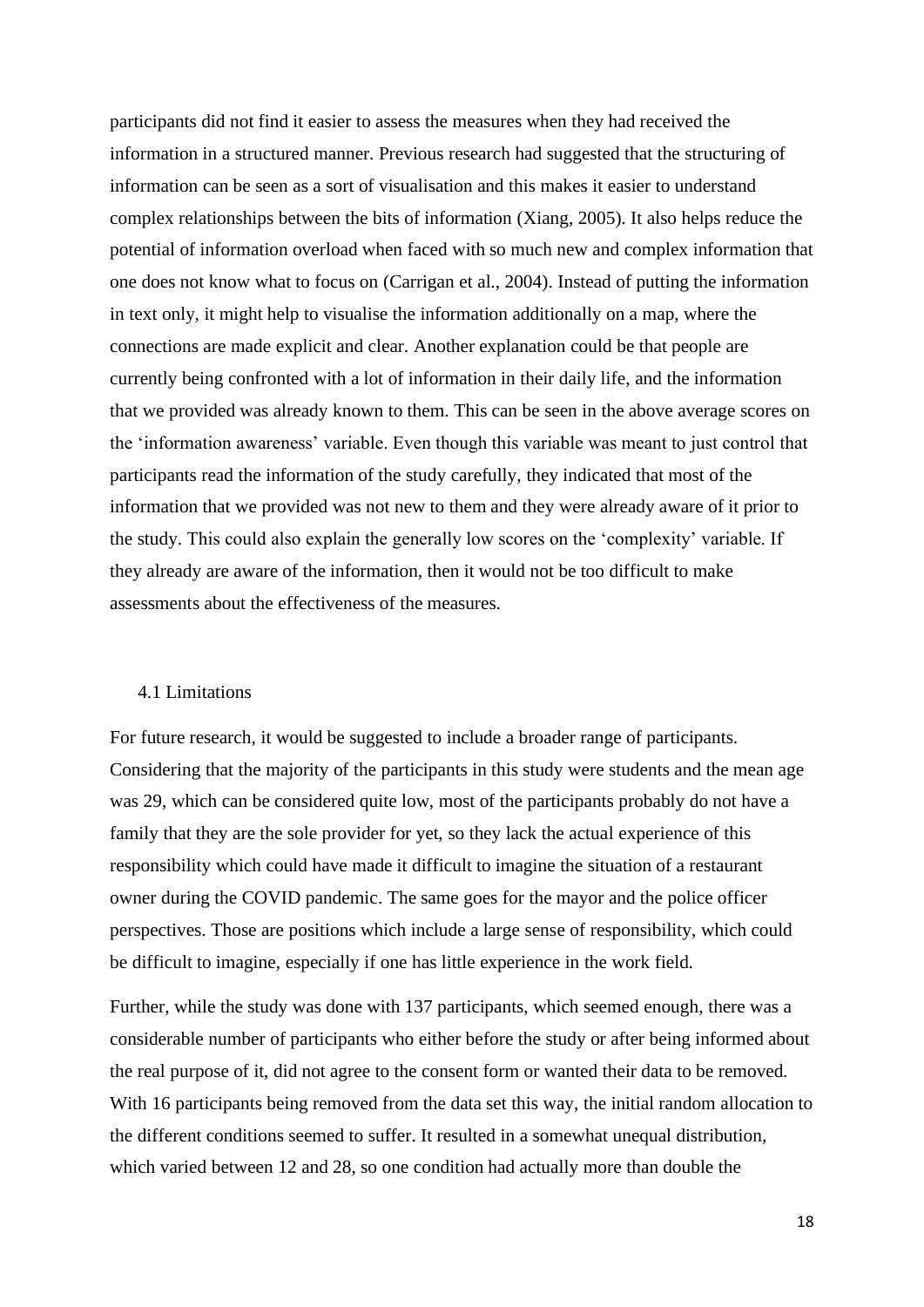participants than one of the others. This could be resolved by recruiting more participants, so that the ratio is better.

Another suggestion would be to find out how the participants understood the term 'effectiveness of measures'. After conducting the study, it came to mind that participants could have understood 'effectiveness' in quite different ways. They could have considered it as 'most effective in decreasing the number of infections', 'effective in bettering my own situation' or even 'effective for maintaining or supporting everyone's satisfaction'. Knowing how the participants interpret the concept in regard to the COVID crisis, would make it easier to find out why the scores on the effectiveness of the measures did not turn out as expected. Further, more and different perspectives would be useful, both in the field of single perspectives, for example a health care worker, and additional perspectives which are meant to combine perspectives, as the 'mayor' perspective does. This would ensure that the differences in perspectives are actually 'single vs. multiple' perspectives and only mayorrelated.

#### 4.2 Conclusion

All in all, it can be said that even though the study did not completely show the results that were expected, it told a lot about the way perspectives and information structure influence the way the current COVID-19 measures are evaluated. It can be said that some perspectives reflect a more positive attitude towards being able to fight the crisis than others. Also, being confronted with information that is structured in a causal way, does not make the assessment easier, but the measures are assessed as more effective.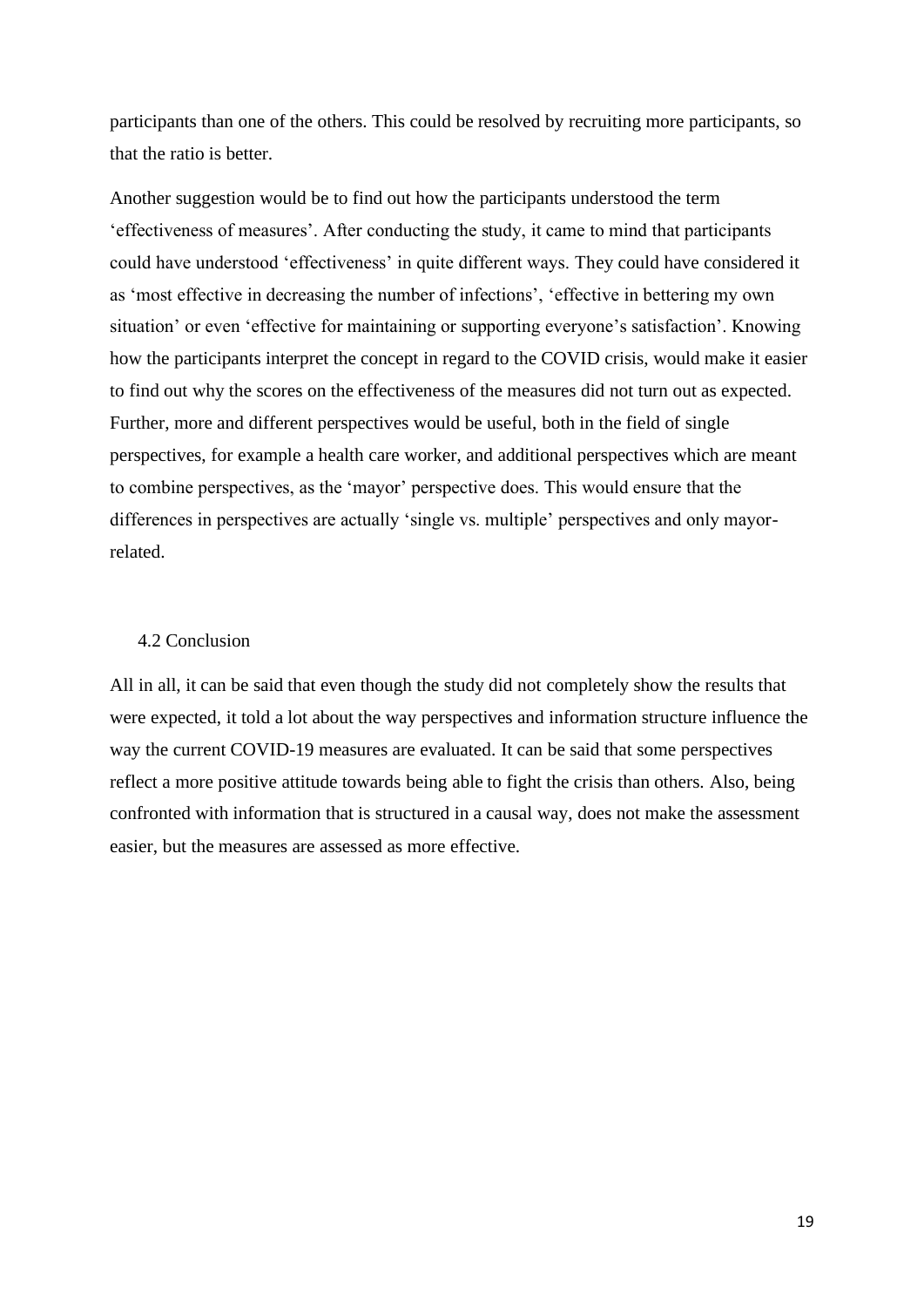#### References

- Carrigan, N., Gardner, P. H., Conner, M. & Maule, J. (2004) The impact of structuring information in a patient decision aid. *Psychology & Health*, 19(4), 457-477, doi: 10.1080/08870440310001652641
- Chiu, Y. (2002). Getting Lost Behavior and Directed Attention in Taiwanese Patients with Early Alzheimer's Disease. United States: University of Michigan.
- Christianson, M.K. and Barton, M.A. (2021), Sensemaking in the Time of COVID‐19. J. Manage. Stud., 58: 572-576. doi: 10.1111/joms.12658
- Davis, M. H., Conklin, L., Smith, A., & Luce, C. (1996). Effect of perspective taking on the cognitive representation of persons: A merging of self and other*. Journal of Personality and Social Psychology, 70*(4), 713–726. doi: 10.1037/0022- 3514.70.4.713
- Galinsky, A. D., Ku, G., & Wang, C. S. (2005). Perspective-Taking and Self-Other Overlap: Fostering Social Bonds and Facilitating Social Coordination. *Group Processes & Intergroup Relations, 8*(2), 109–124. doi: 10.1177/1368430205051060
- Hall, D. J., & Davis, R. A. (2007). Engaging multiple perspectives: A value-based decisionmaking model. *Decision Support Systems*, *43*(4), 1588–1604. doi:10.1016/j.dss.2006.03.004
- Kerstholt, J.H. (2006). Sense making: Biases and support solutions. Proceedings SCI-174 Workshop on "Tactical Decision Making (TDM) and Situational Awareness (SA) for Defense Against Terrorism", Turin, Italy, May 2006.
- Maitlis, S. (2005). The Social Processes of Organizational Sensemaking. *The Academy of Management Journal, 48*(1), 21-49. Retrieved February 26, 2021, from http://www.jstor.org/stable/20159639
- Mills, J., Thurlow, A., & Mills, A. (2010). Making sense of sensemaking: the critical sensemaking approach. *Qualitative Research in Organizations and Management: An International Journal*, *5,* 182-195.
- Rathore, F. A., & Farooq, F. (2020). Information Overload and Infodemic in the COVID-19 Pandemic. *JPMA. The Journal of the Pakistan Medical Association*, *70(Suppl 3)*(5), S162– S165. doi: 10.5455/JPMA.38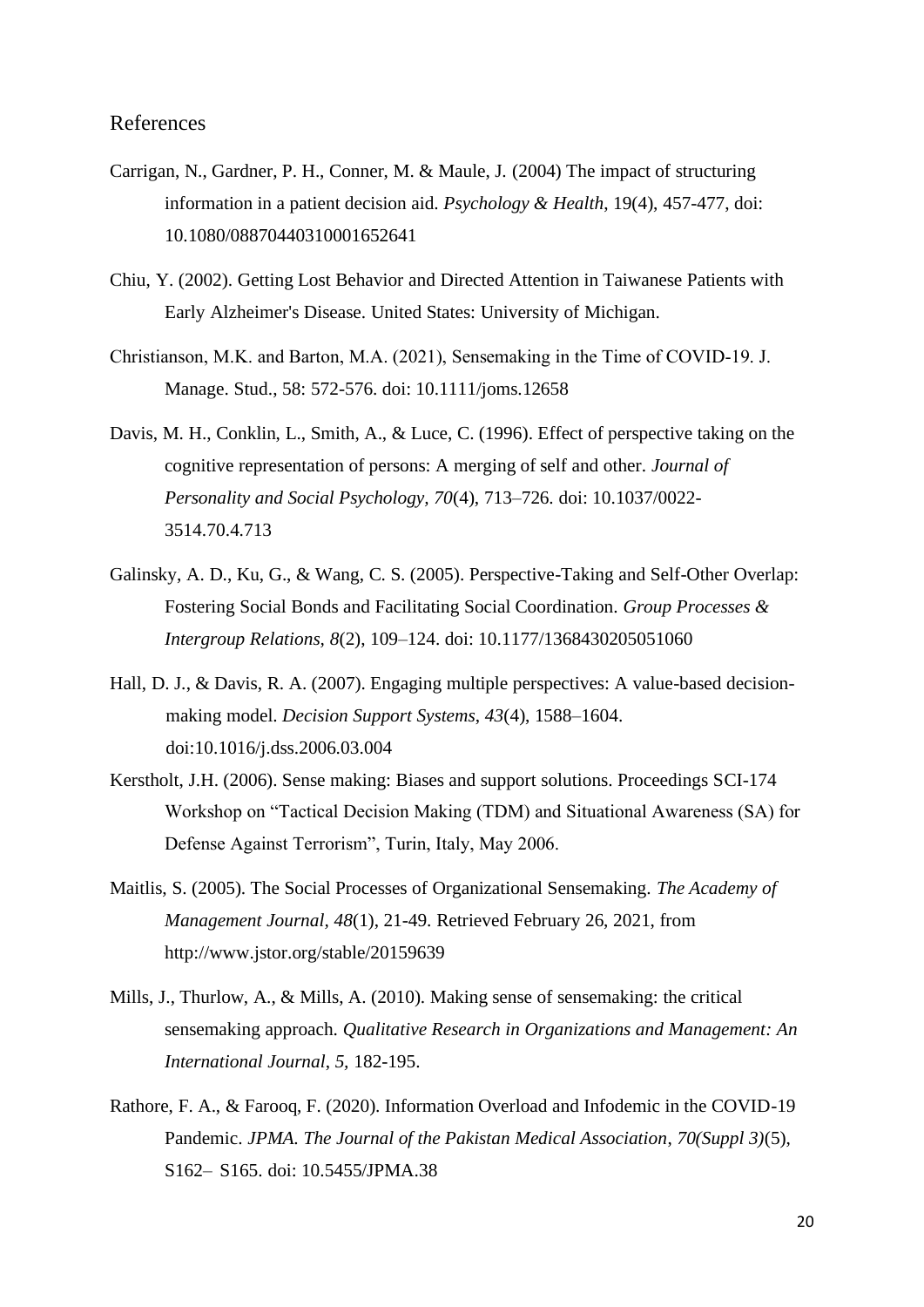- Robson, A. & Robinson, L. (2013), "Building on models of information behaviour: linking information seeking and communication", *Journal of Documentation, 69(2),* 169- 193. doi: 10.1108/00220411311300039
- Siegrist, V., Langewitz, W., Mata, R., Maiori, D., Hertwig, R. & Bingisser, R. (2018). The influence of information structuring and health literacy on recall and satisfaction in a stimulated discharge communication. *Patient Education and Counseling, 101*(12), 2090-2096. doi: 10.1016./j.pec.2018.08.008
- Weick, K. E. (1988). ENACTED SENSEMAKING IN CRISIS SITUATIONS[1]. *Journal of Management Studies*, *25*(4), 305–317. doi: 10.1111/j.1467-6486.1988.tb00039.x
- Weick, K. E. (1993). The collapse of sensemaking in organizations: The Mann Gulch disaster. *Administrative Science Quarterly, 3*, 628–652.
- Xiang, Y., Chau, M., Atabakhsk, H. & Chen, H. (2005). Visualizing criminal relationships: comparison of a hyperbolic tree and a hierarchical list. *Decision Support Systems, 41*, 69-83.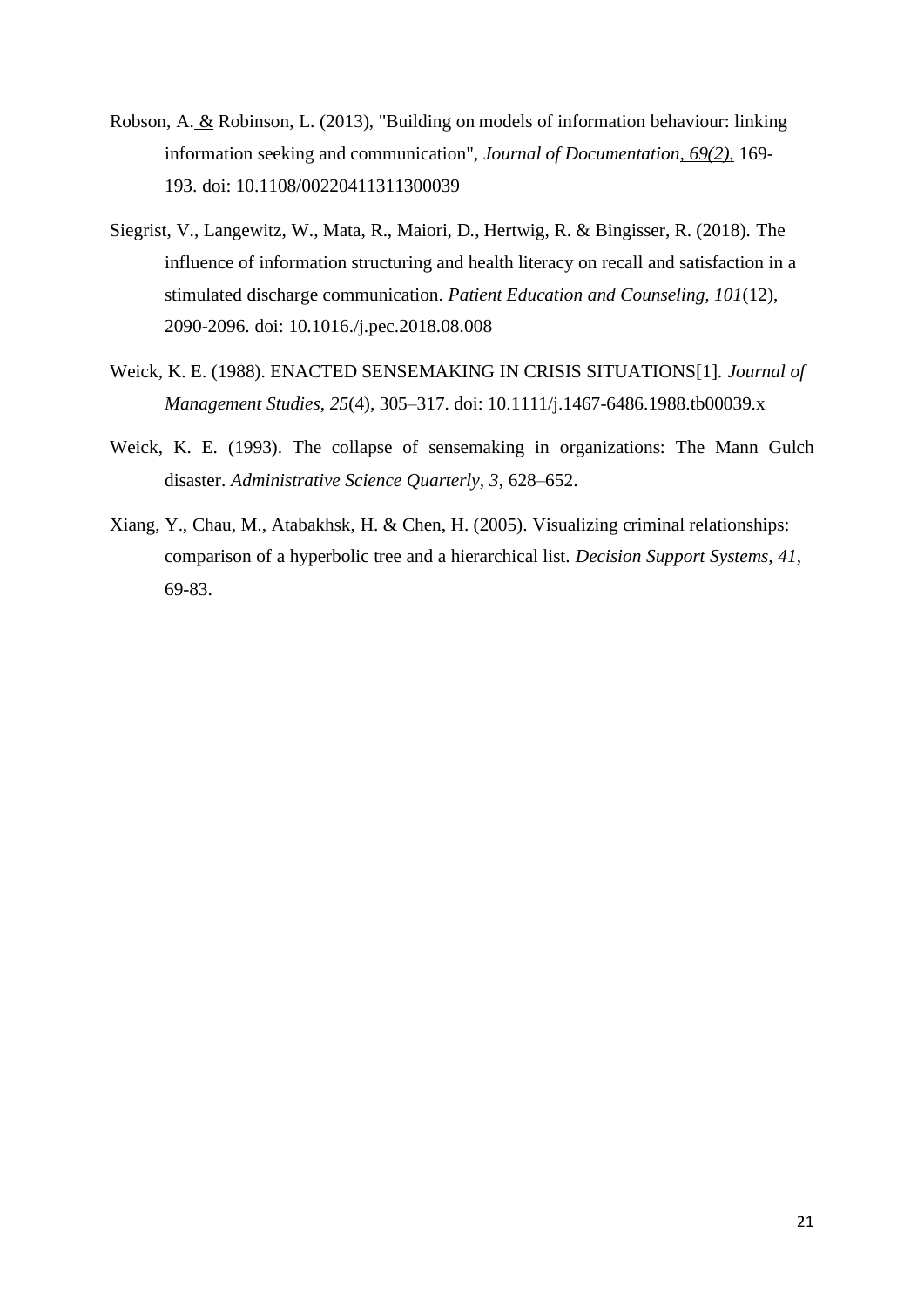# Appendix A

# **Consent form to participate in a bachelor study from a student of the University of Twente**

Please read this document carefully. Your signature is required for participation.

#### **I understand and consent that:**

1. I am 18 years old or older.

2. The questionnaire consist of XXX questions and will take approximately XXX minutes to complete.

3. I do understand the content and agree to contribute my data for the use of this research.

4. I understand that it is not possible to skip specific questions and that I can withdraw from this research at any time by closing the questionnaire without giving a reason. Additionally, in this case, the responses will be deleted within 24 hours.

5. My personal information will be anonymised to protect my privacy.

6. I agree that all my data can be evaluated and used for the research.

7. I have been given the guarantee that this research project has been reviewed and approved by the BMS Ethics Committee. For questions regarding any ethical issues in this survey, the secretary of the of the Ethics Commission of the faculty Behavioral, Management, and Social Science at the University of Twente can be contacted by the following e-mail address: ethicscommittee-bms@utwente.nl

In case of questions or ambiguities, the researcher Esther Rothlübbers (e.rothlubbers@student.utwente.nl) can be contacted.

I confirm that I read the informed consent form and agree with all listed conditions.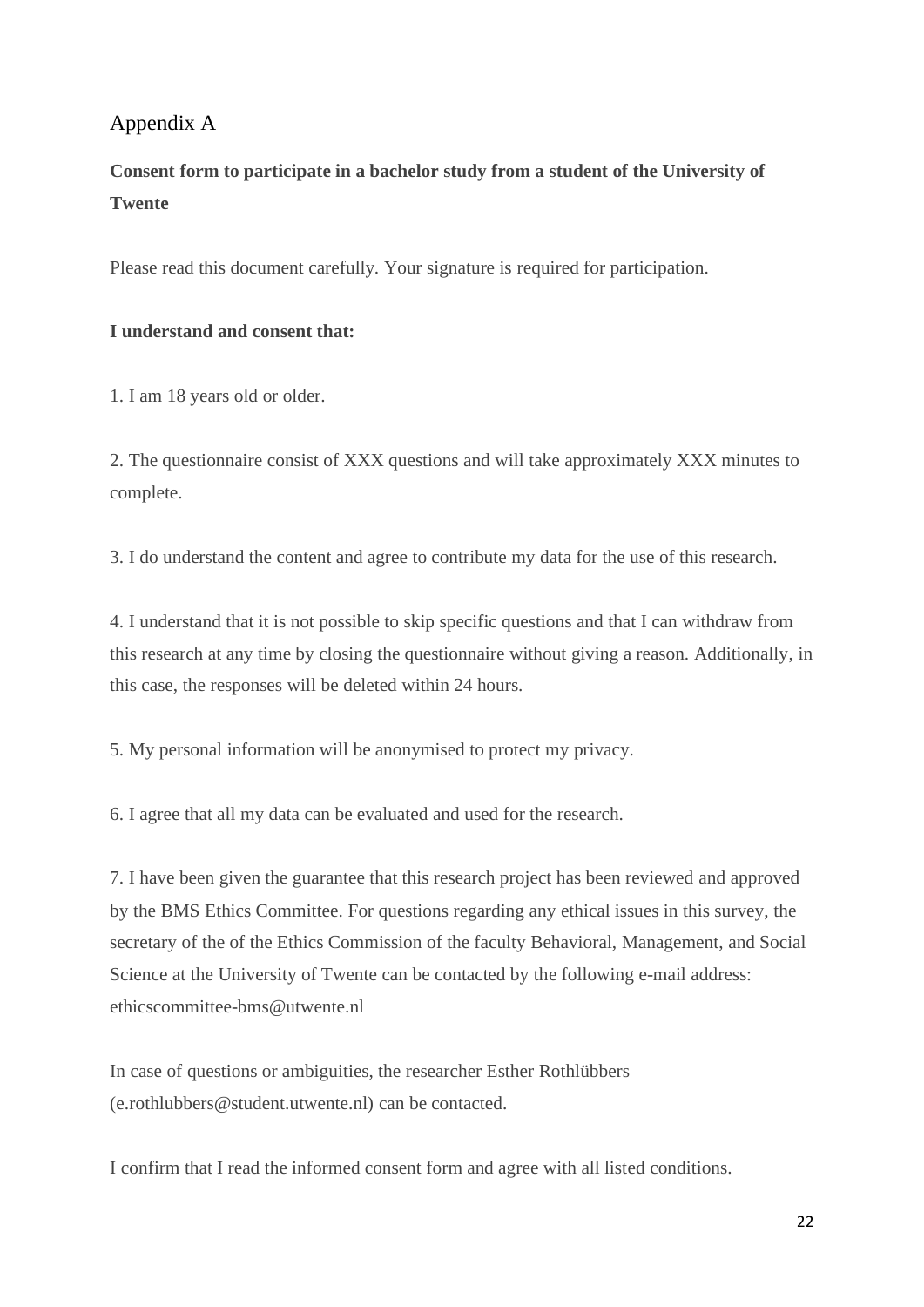# Appendix B

# **Selecting Measures in the COVID-19 Crisis**

**Start of Block: Default Question Block**

**Selecting Measures in the COVID-19 Crisis**

The current COVID pandemic is a complex and new situation affecting the whole world. Every country, every community and every person has been influenced by the appearance of this novel virus. Since the beginning of 2020 we all live in a state of uncertainty and insecurity. News channels, social media, and everyday conversation is coloured with COVID-related topics such as infection rates, measures taken or social distancing and isolation.

The purpose of this study is to assess the relationship between information evaluation and the assessments of measures.

#### **Consent form to participate in a bachelor study from a student of the University of Twente**

Please read this document carefully. Your agreement is required for participation.

**I understand and consent that:** I am 18 years old or older. The questionnaire consists of 21 questions and will take approximately 15 minutes to complete. I do understand the content and agree to contribute my data for the use of this research. I understand that it is not possible to skip specific questions and that I can withdraw from this research at any time by closing the questionnaire without giving a reason. Additionally in this case, responses will be deleted within 24 hours. My personal information will be anonymised to protect my privacy. I agree that all my data can be evaluated and used for the research. I have been given the guarantee that this study has been reviewed and approved by the BMS Ethics Committee. For questions regarding any ethical issues in this study, the secretary of the Ethics Commission of the faculty Behavioral, Management, and Social Science at the University of Twente can be contacted by the following email address: ethicscommittee-bms@utwente.nl.

In case of questions or ambiguities, the researcher Esther Rothlübbers (e.rothlubbers@student.utwente.nl) can be contacted.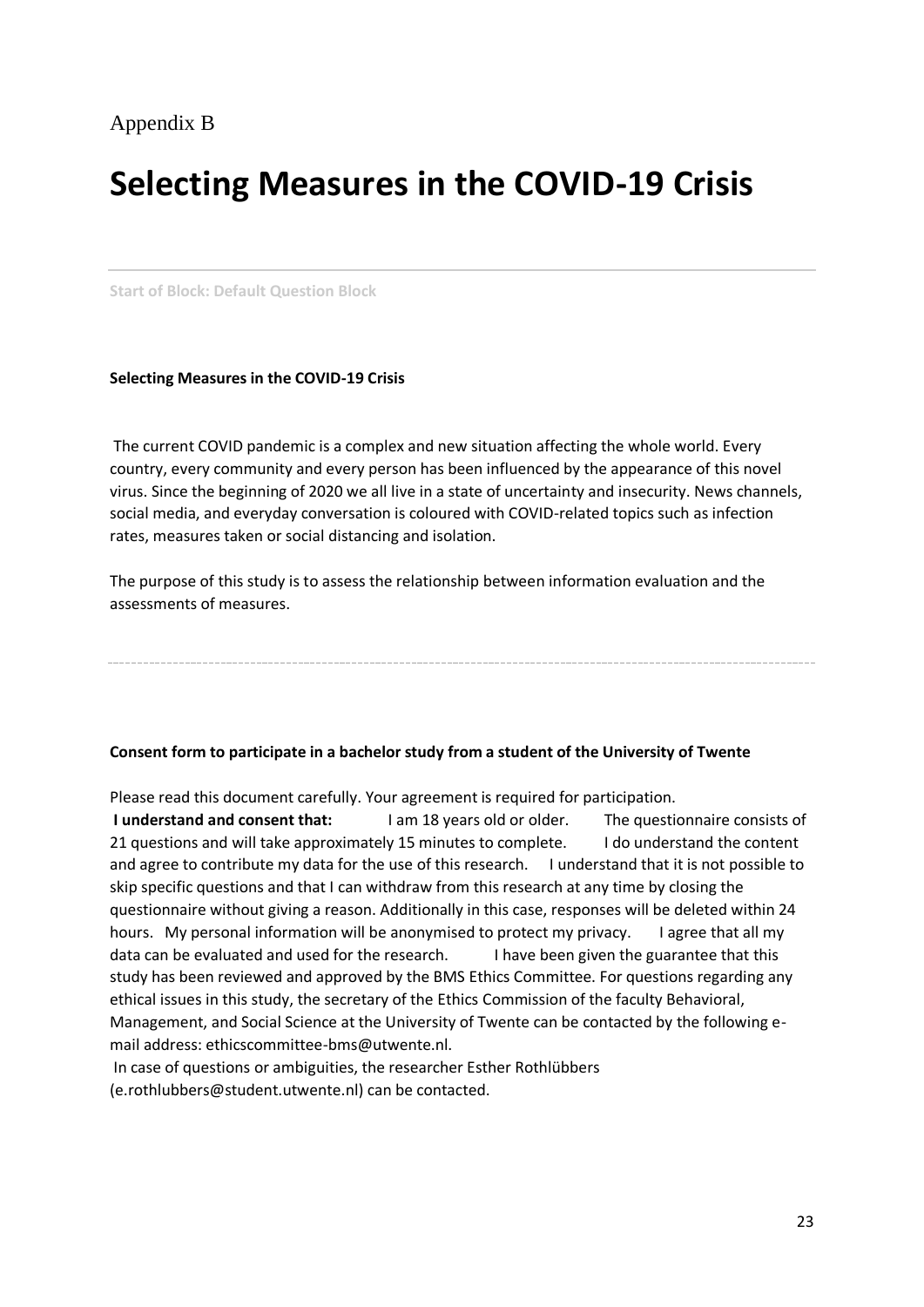I confirm that I read the informed consent form and agree with all listed conditions.

 $\bigcirc$  I agree.

 $\bigcirc$  I do not agree.

| Skip To: End of Survey If Consent form to participate in a bachelor study from a student of the University of<br>Twente Plea = I do not agree. |
|------------------------------------------------------------------------------------------------------------------------------------------------|
| <b>End of Block: Default Question Block</b>                                                                                                    |
| <b>Start of Block: Demographics</b>                                                                                                            |
|                                                                                                                                                |
| What is your age in years?                                                                                                                     |
|                                                                                                                                                |
|                                                                                                                                                |
| What is your gender?                                                                                                                           |
| Male                                                                                                                                           |
| Female                                                                                                                                         |
| Non-binary / third gender                                                                                                                      |
| Prefer not to say                                                                                                                              |
|                                                                                                                                                |
| What is your nationality?                                                                                                                      |
| German                                                                                                                                         |
| Dutch                                                                                                                                          |
|                                                                                                                                                |
|                                                                                                                                                |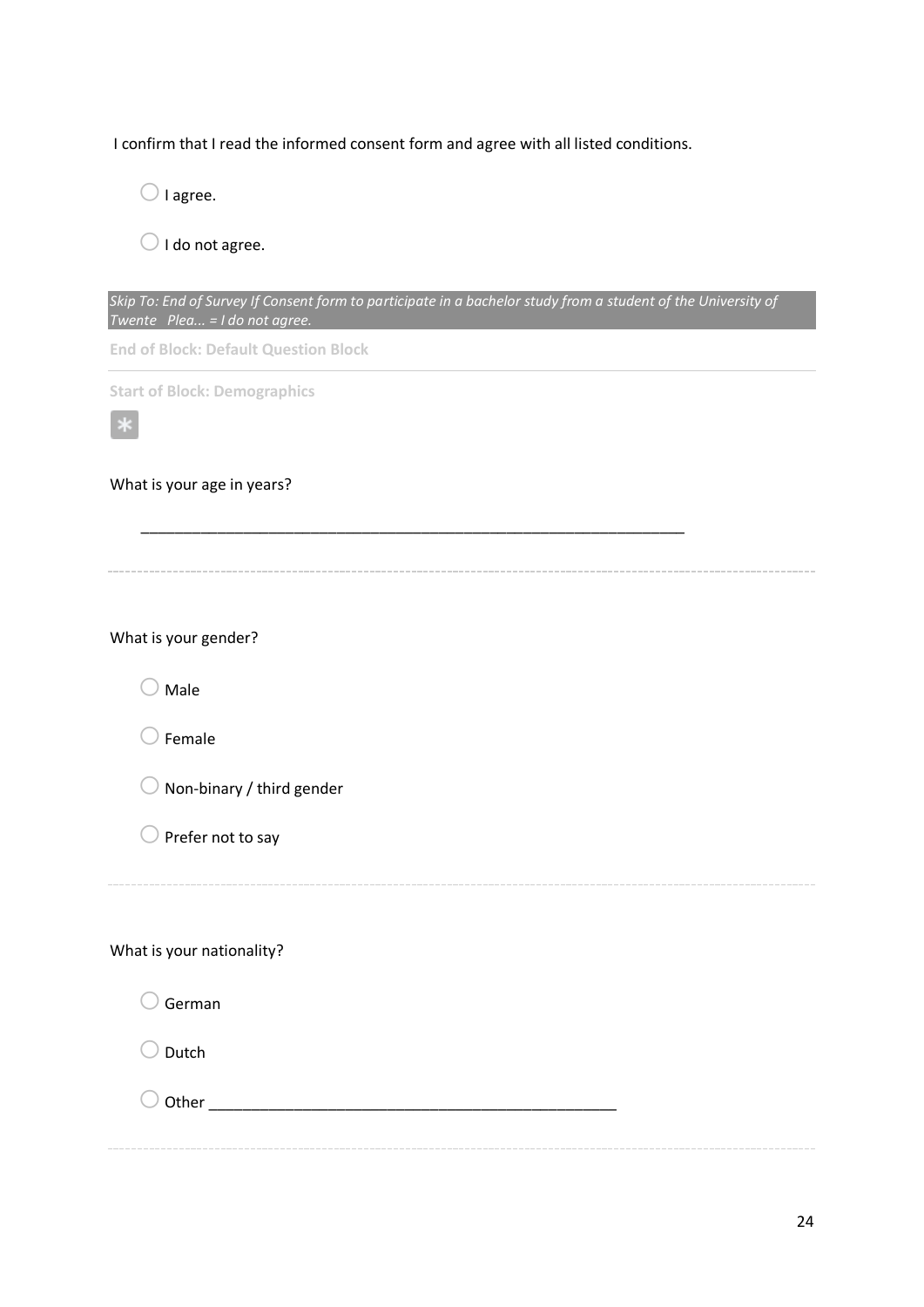What is your occupation?

| Student                           |  |
|-----------------------------------|--|
| Unemployed                        |  |
| Self-employed                     |  |
| Employee                          |  |
| Pensioner                         |  |
| Other                             |  |
| <b>End of Block: Demographics</b> |  |

**Start of Block: background story**

For the rest of this study, please imagine that you are a police officer. Your duty is to enforce the law and to ensure the safety of the society. You went to the police because already as a child you have wanted to maintain law and order.

**It is important that you assess the following information from the eyes of a police officer.**

For the rest of this study, please imagine that you are the owner of a small, but relatively successful restaurant. You have two children and a spouse you provide for. You always loved to cook and decided to start your own restaurant after finishing school and getting a degree. You are the chef in your restaurant and have 3 other employees.

**It is important that you assess the following information from the eyes of a restaurant owner.**

For the rest of this study, please imagine that you are the mayor of a small city. You won the elections last year with a wide margin against your opponent. You have grown up in this city and most people know and like you. You feel that your duty is to ensure the safety of the citizen and to provide job opportunities and perspective for them.

**It is important that you assess the following information from the eyes of a mayor.**

**End of Block: background story**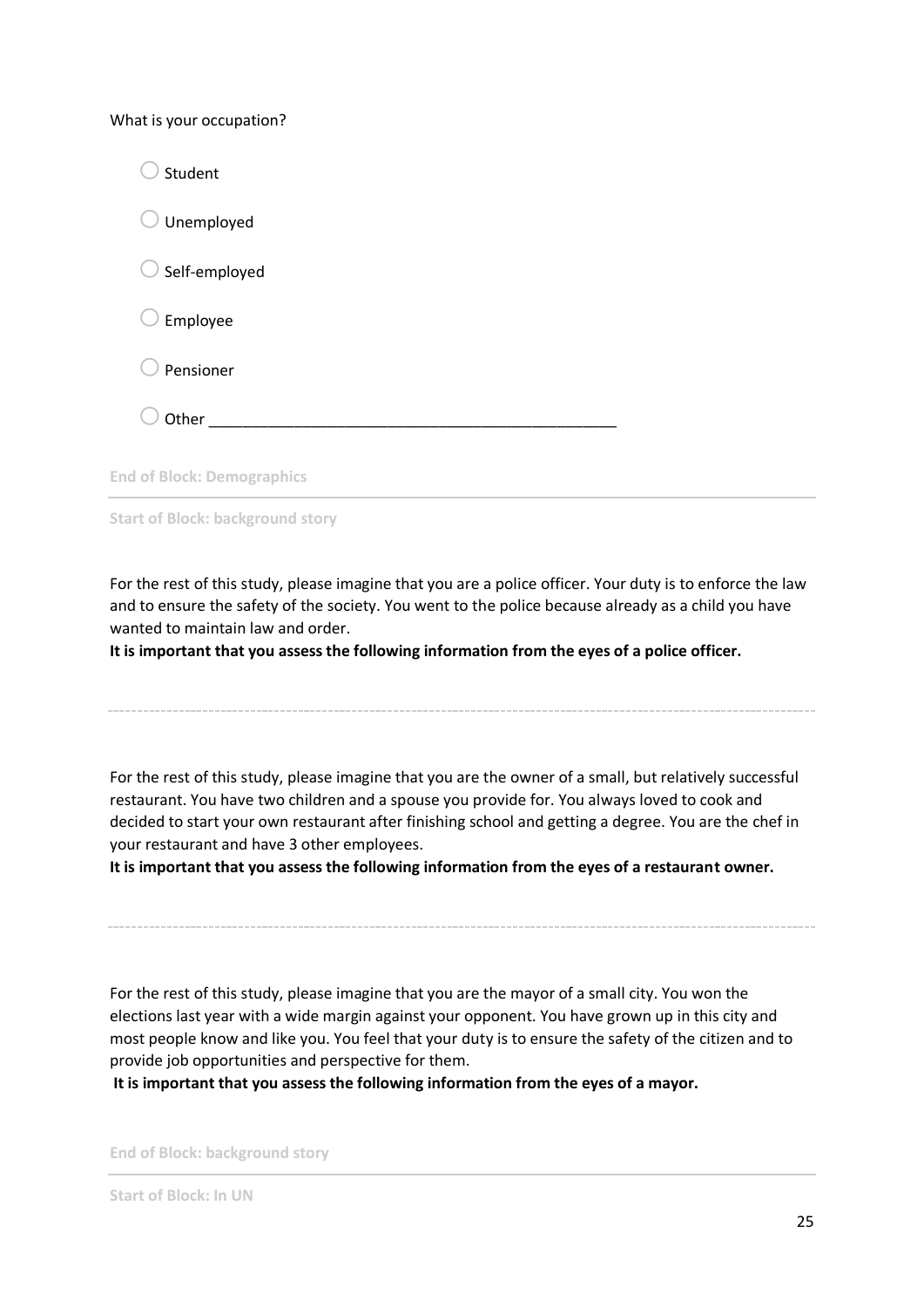In the following, you will be shown 23 effects that are observed in the current COVID-19 crisis. The information will be presented in blocks of 5-6 statements. Please read them carefully. At the end of each block you will be asked to what extent you were aware of the statements.

As a reminder: please assess the information from the perspective you were given before.

**End of Block: In UN Start of Block: UN 1** There are more infections Citizens fear to get infected. Some citizens have less contact with others, but some also more. Mental health of the citizens is declining. There is more use of drugs. There is more nuisance of youth.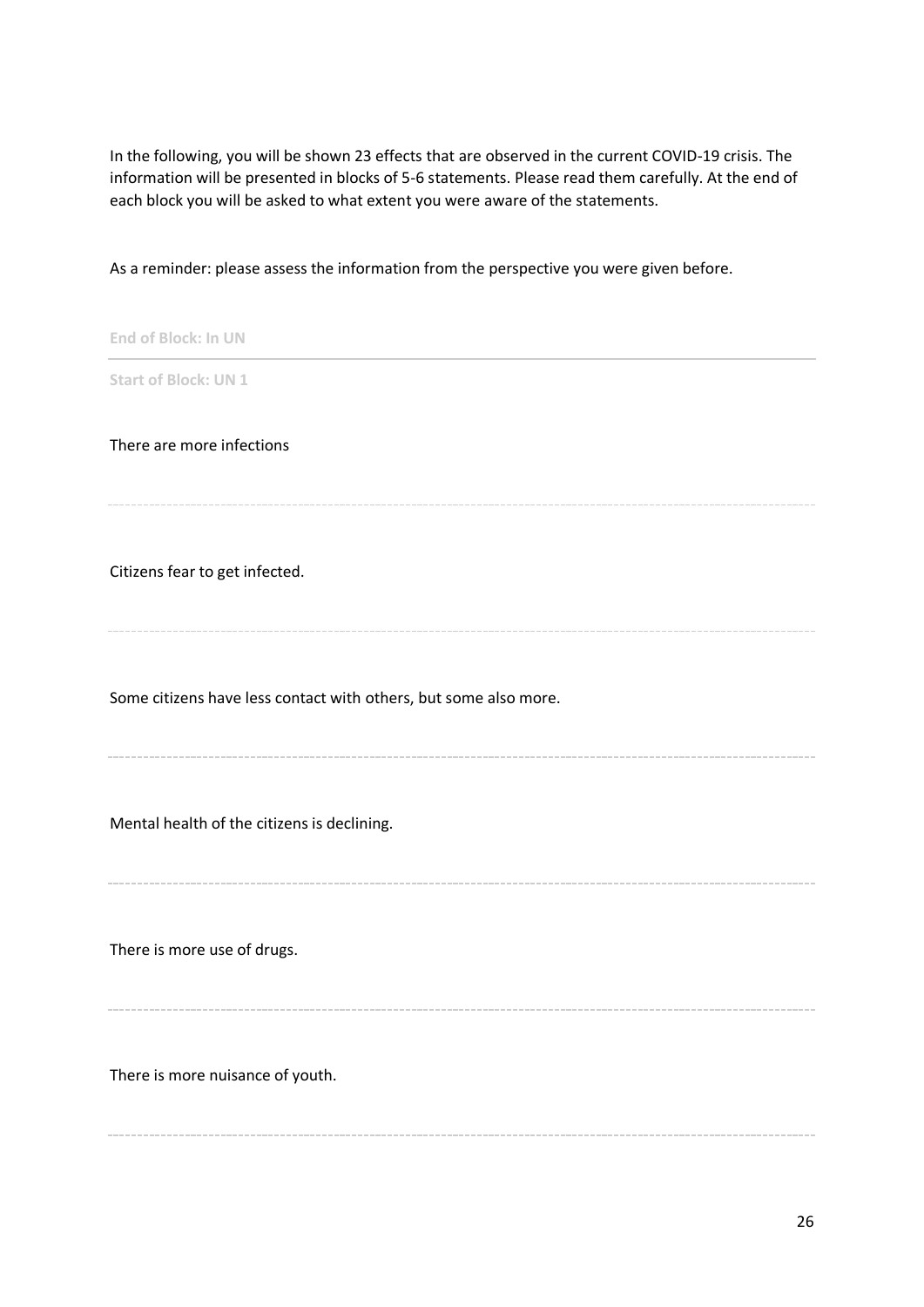Of how much of this information were you aware?

| All                                             |
|-------------------------------------------------|
| $\bigcirc$ A lot                                |
| $\bigcirc$ A moderate amount                    |
| $\bigcirc$ A little                             |
| None                                            |
| End of Block: UN 1                              |
| <b>Start of Block: UN 2</b>                     |
| Of how much of this information were you aware? |
| $\bigcirc$ all                                  |
| $\bigcirc$ A lot                                |
| $\bigcirc$ A moderate amount                    |
| A little                                        |
| None                                            |
|                                                 |
| Companies are closed                            |

Citizens have less disposable income

Citizens spend less money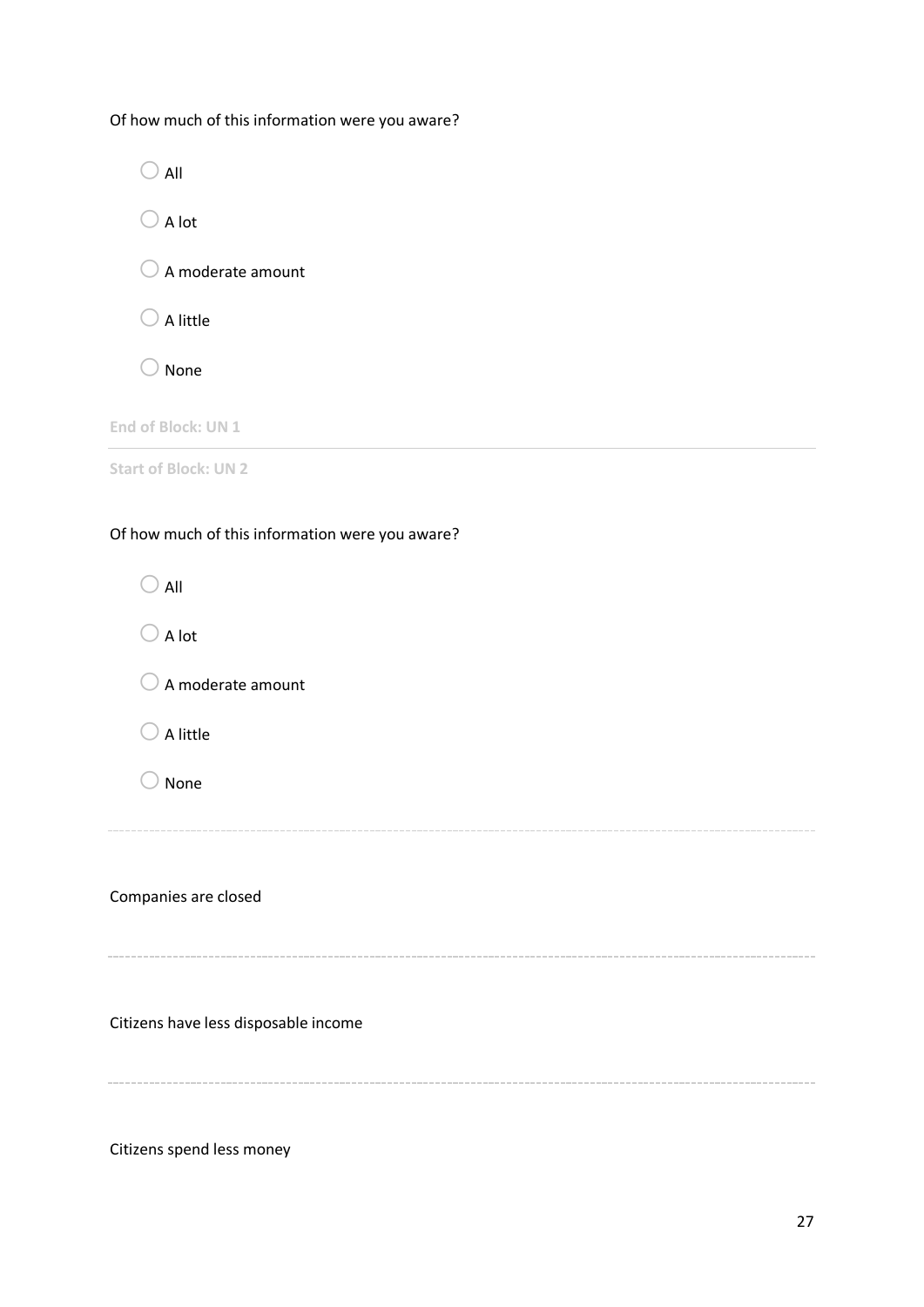There is less employment Several companies are bankcrupt **End of Block: UN 2 Start of Block: UN 3** Of how much of this information were you aware?  $O$  All  $\bigcirc$  A lot  $\bigcirc$  A moderate amount  $\bigcirc$  A little  $\bigcirc$  None The lock-down continues The public shows less support for the lock-down Citizens are more dissatisfied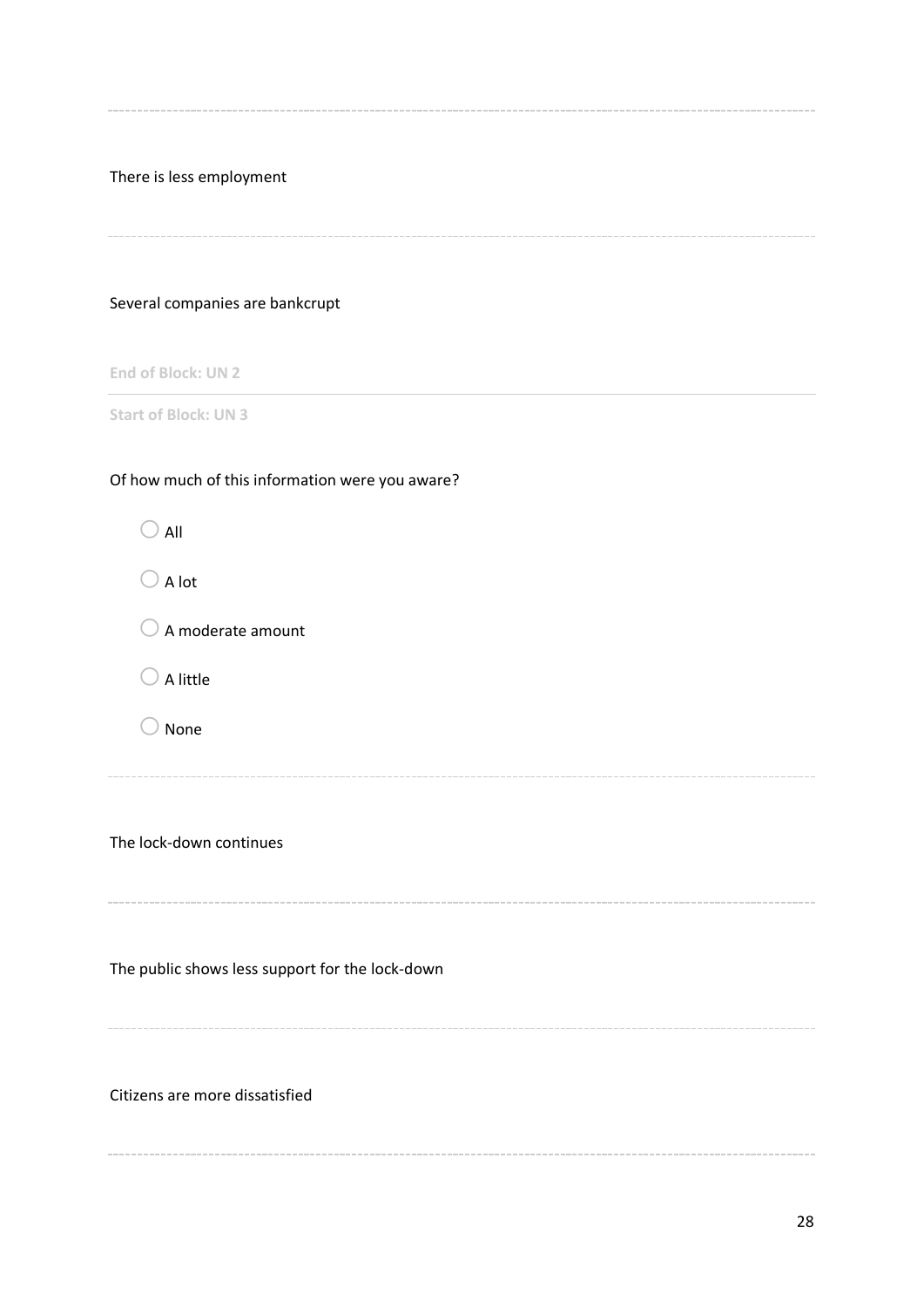There is less compliance with the measures

Some citizens have less contact with others, but some also more.

#### There are more infections

**End of Block: UN 3**

**Start of Block: UN 4**

#### Of how much of this information were you aware?

| All                                          |  |
|----------------------------------------------|--|
| A lot                                        |  |
| A moderate amount                            |  |
| A little                                     |  |
| None                                         |  |
|                                              |  |
| There are less possibilities to go somewhere |  |
| Youths are more bored                        |  |
|                                              |  |

There is more tension in families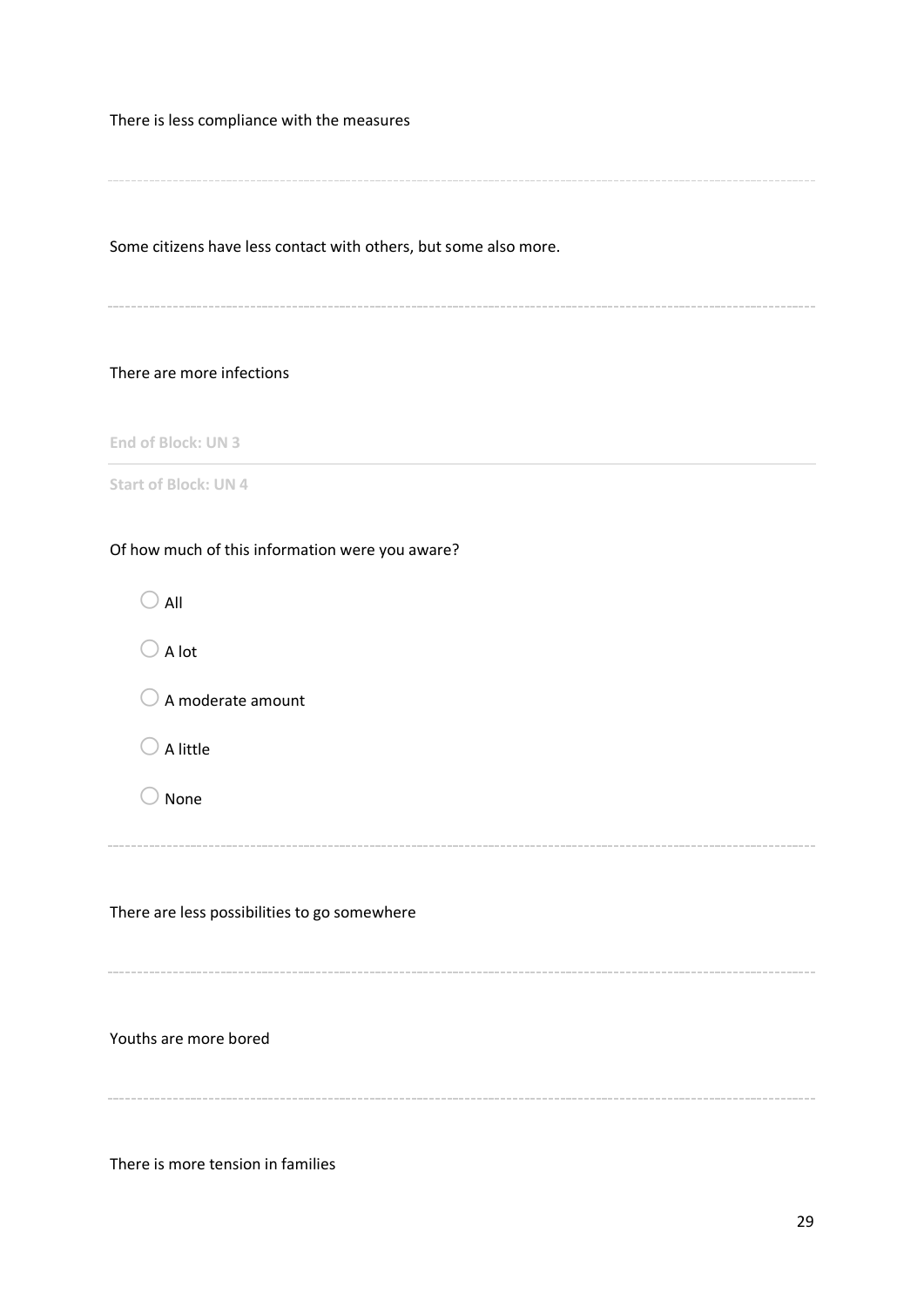More home environments are less safe

Domestic violence and abuse is increasing

There are signs of more societal unrest

**End of Block: UN 4**

**Start of Block: In STR**

In the following we will show you 23 effects that are observed in the current COVID-19 crisis. The information will be presented in block of 5-6 statements. Please read them carefully. At the end of each block you will be asked to what extent you were aware of the information.

As a reminder: please assess the information from the perspective you were given before.

**End of Block: In STR**

**Start of Block: STR 4**

A continuing lock-down leads to less public support. Less public support leads to more expressions of dissatisfaction. More expressions of dissatisfaction lead to less compliance with measures. Less compliance with measures leads to more contacts. More contacts lead to more infections.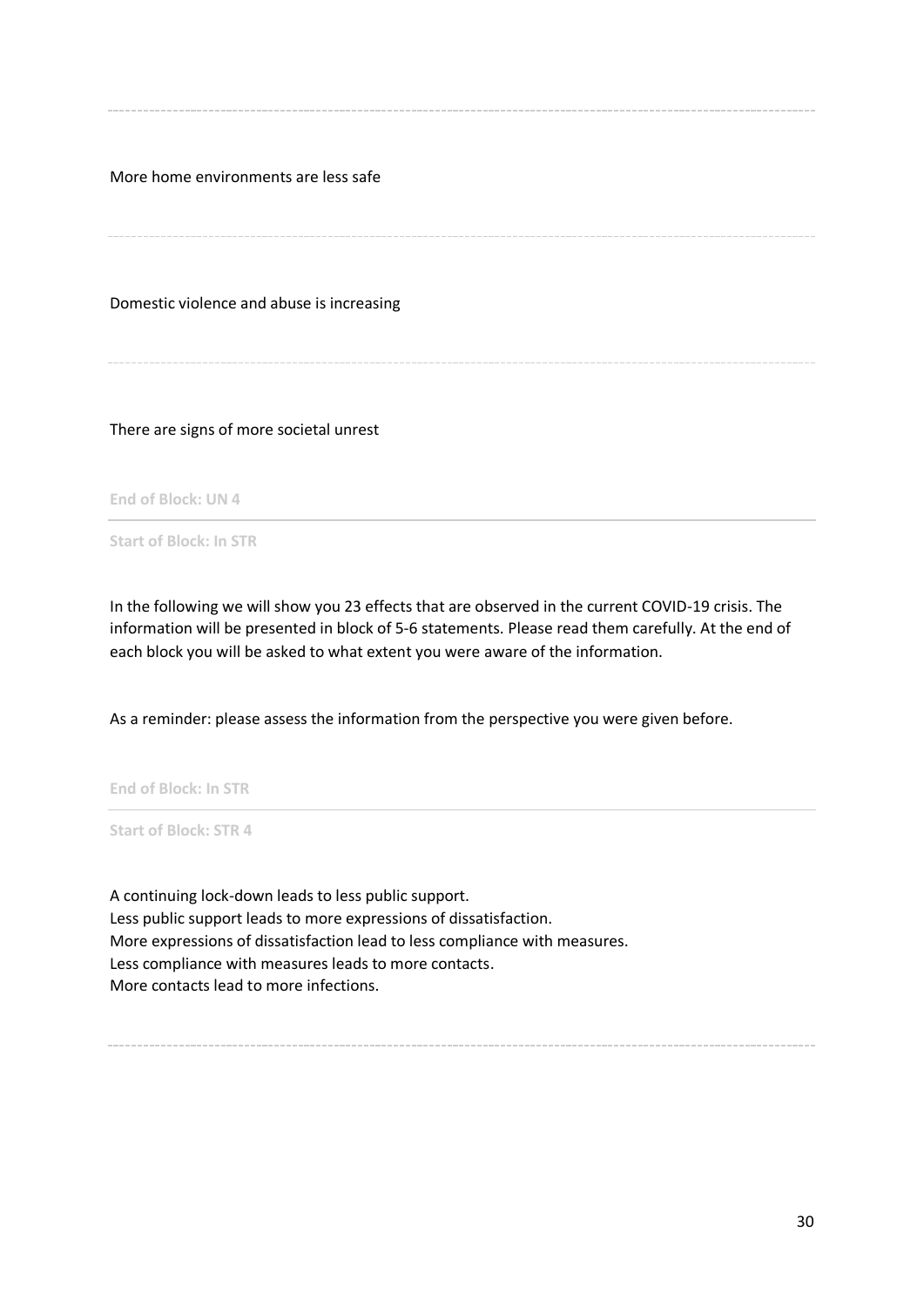Of how much of this information were you aware?



Less possibilities to go somewhere leads to more boredom amongst youth. Boredom amongst youth leads to tension in families. Tension in families leads to less safe home environments. Less safe home environments lead to more violence and abuse. More violence and abuse results in increased societal unrest.

Of how much of this information were you aware?

| All |
|-----|

 $\bigcirc$  A lot

 $\bigcirc$  A moderate amount

 $\bigcirc$  A little

 $\bigcirc$  None

**End of Block: STR 3**

**Start of Block: STR 2**

Closing stores will lead to more bankruptcy of companies. Bankruptcy of companies will lead to less employment.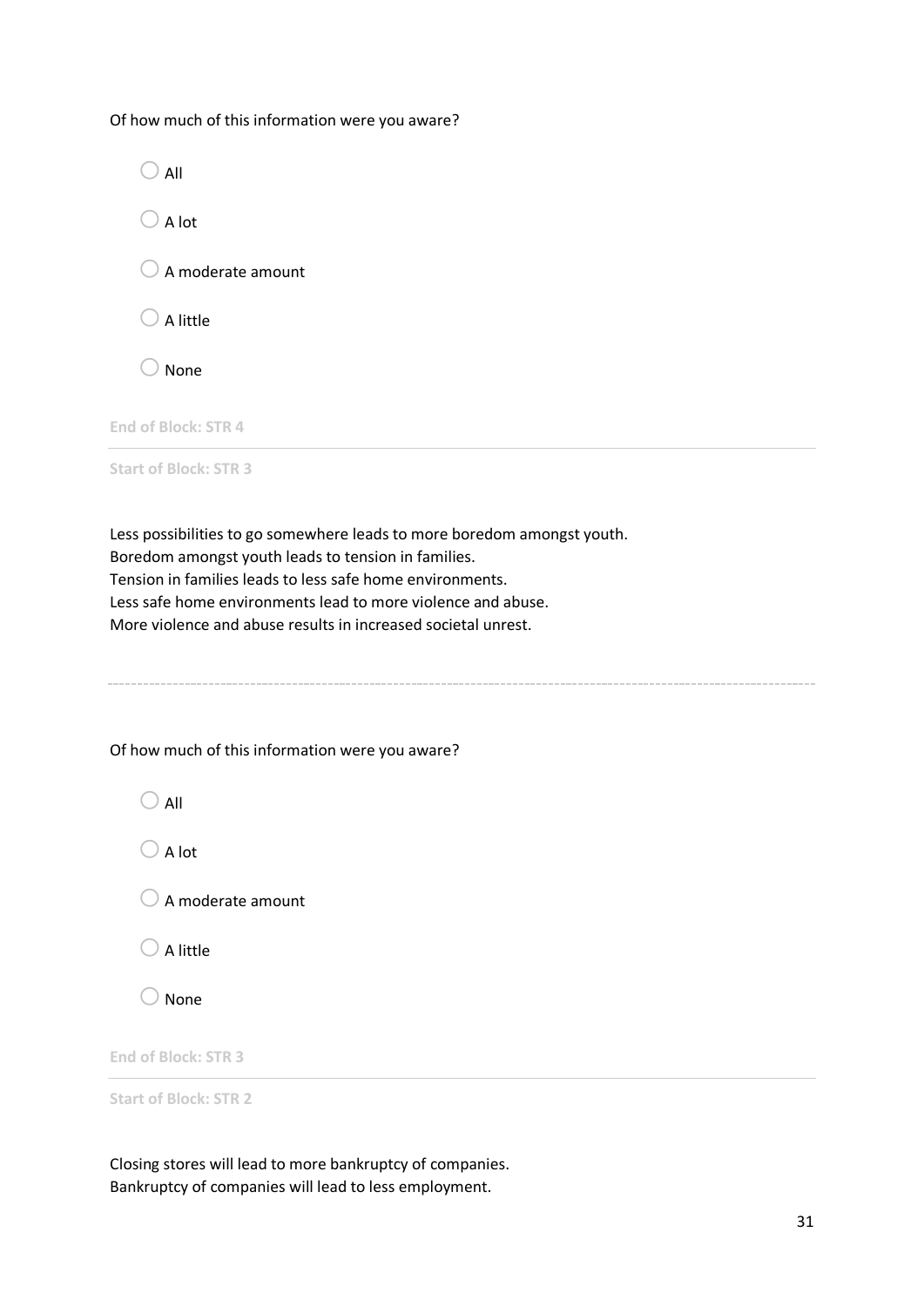Less employment reduces the disposable income of citizens. Less disposable income leads to less expenses. Less expenses leads to more bankruptcy and less employment.

Of how much of this information were you aware?

 $\bigcirc$  All  $\bigcirc$  A lot  $\bigcirc$  A moderate amount  $\bigcirc$  A little  $\bigcirc$  None

**End of Block: STR 2**

**Start of Block: STR 1**

An increase of infections will lead to more fear among citizens. Due to this, they will have less contact with others. Less contact will reduce the mental health of the citizens. Reduced mental health may lead to more use of drugs. More use of drugs will give more nuisance of youth.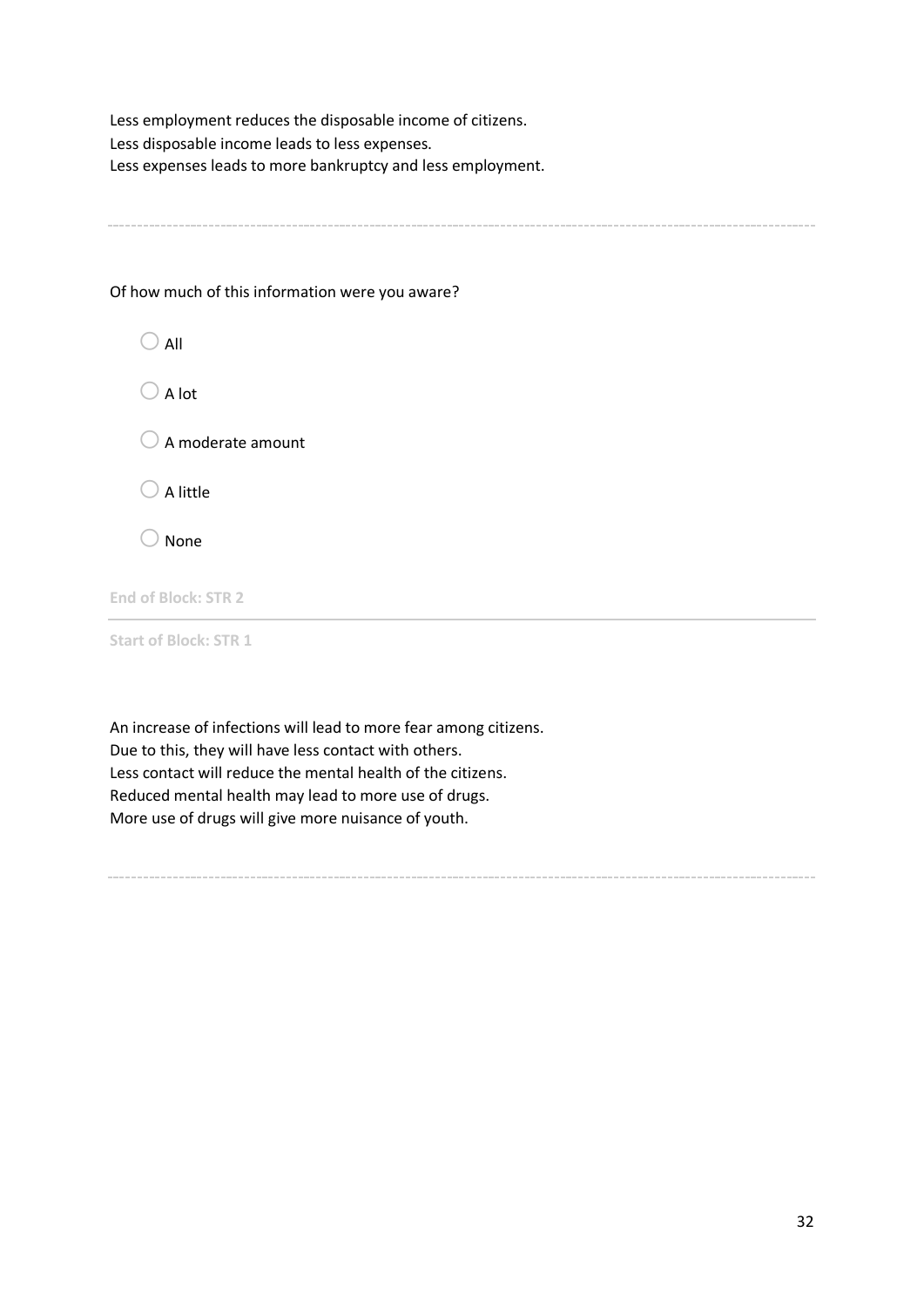Of how much of this information were you aware?



**End of Block: STR 1**

**Start of Block: Evaluation of measures and difficulty**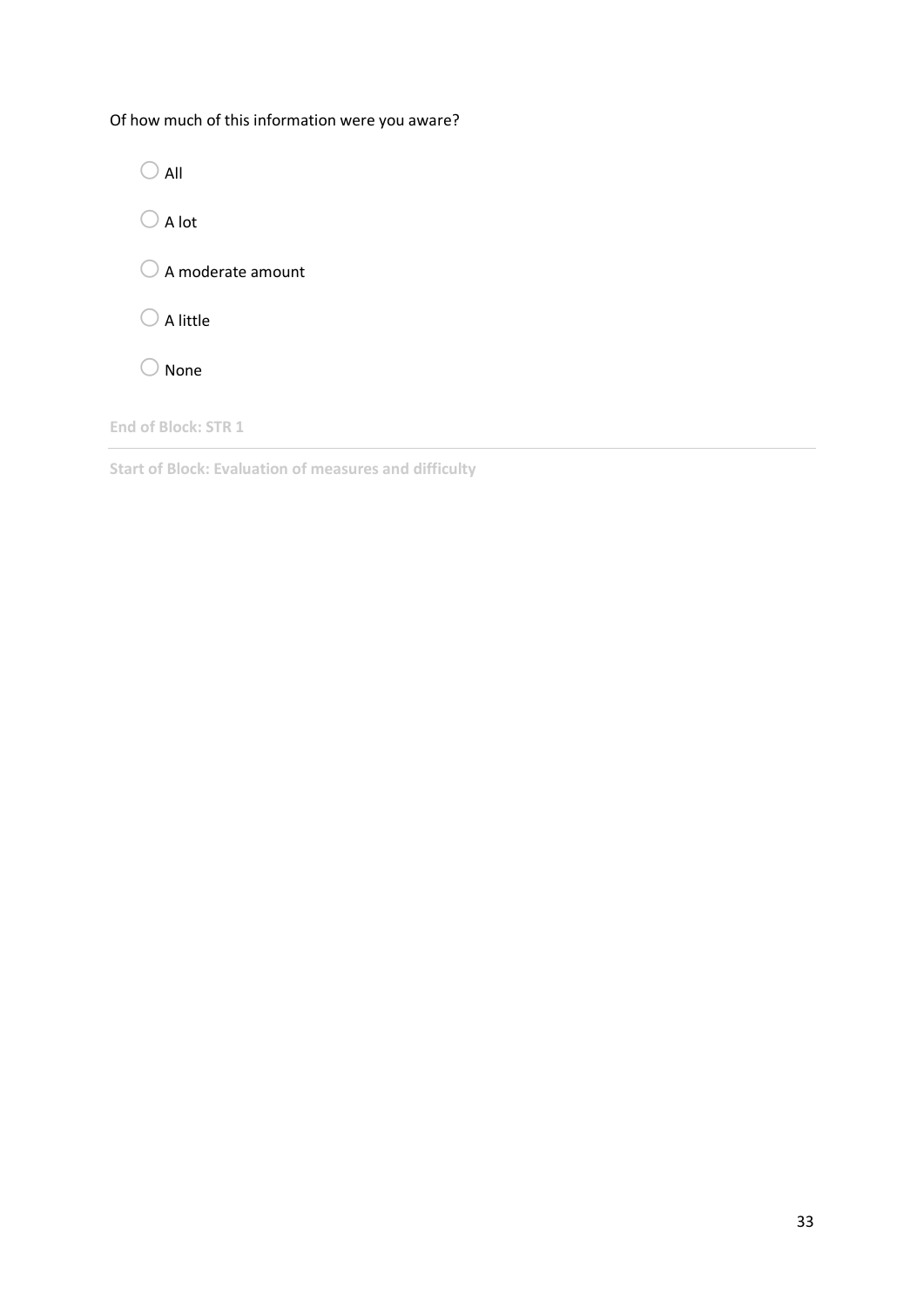|                                                                            | Extremely<br>effective | Very<br>effective | Slightly<br>effective | Neutral | Slightly<br>ineffective | Very<br>ineffective | Extremely<br>ineffective |
|----------------------------------------------------------------------------|------------------------|-------------------|-----------------------|---------|-------------------------|---------------------|--------------------------|
| Closing stores                                                             |                        |                   |                       |         |                         |                     |                          |
| Increase police<br>capacity to<br>enforce<br>compliance to<br>the measures |                        |                   |                       |         |                         |                     |                          |
| Keeping<br>distance                                                        |                        |                   |                       |         |                         |                     |                          |
| Imposing a<br>curfew                                                       |                        |                   |                       |         |                         |                     |                          |
| Local, small<br>scale events<br>for youths                                 |                        |                   |                       |         |                         |                     |                          |
| Subsidizing<br>companies                                                   |                        |                   |                       |         |                         |                     |                          |
| Wearing face<br>masks                                                      |                        |                   |                       |         |                         |                     |                          |
| Crisis<br>communication<br>to increase<br>compliance                       |                        |                   |                       |         |                         |                     |                          |
| Creative event<br>organisation                                             |                        |                   |                       |         |                         |                     |                          |
|                                                                            |                        |                   |                       |         |                         |                     |                          |

How effective do you think each of the following measures are during the COVID-19 pandemic? Please assess the measures from the perspective you were given before.

This part evaluates your experience with assessing the measures for their effectiveness. Please indicate how much you agree with the following statements.

|   |                                   |               | Strongly Somewhat Neither Somewhat Strongly |       |
|---|-----------------------------------|---------------|---------------------------------------------|-------|
|   | disagree disagree agree nor agree |               |                                             | agree |
|   |                                   | disagree      |                                             |       |
| ŋ | 1.                                | $\mathcal{L}$ | ર                                           |       |
|   |                                   |               |                                             |       |